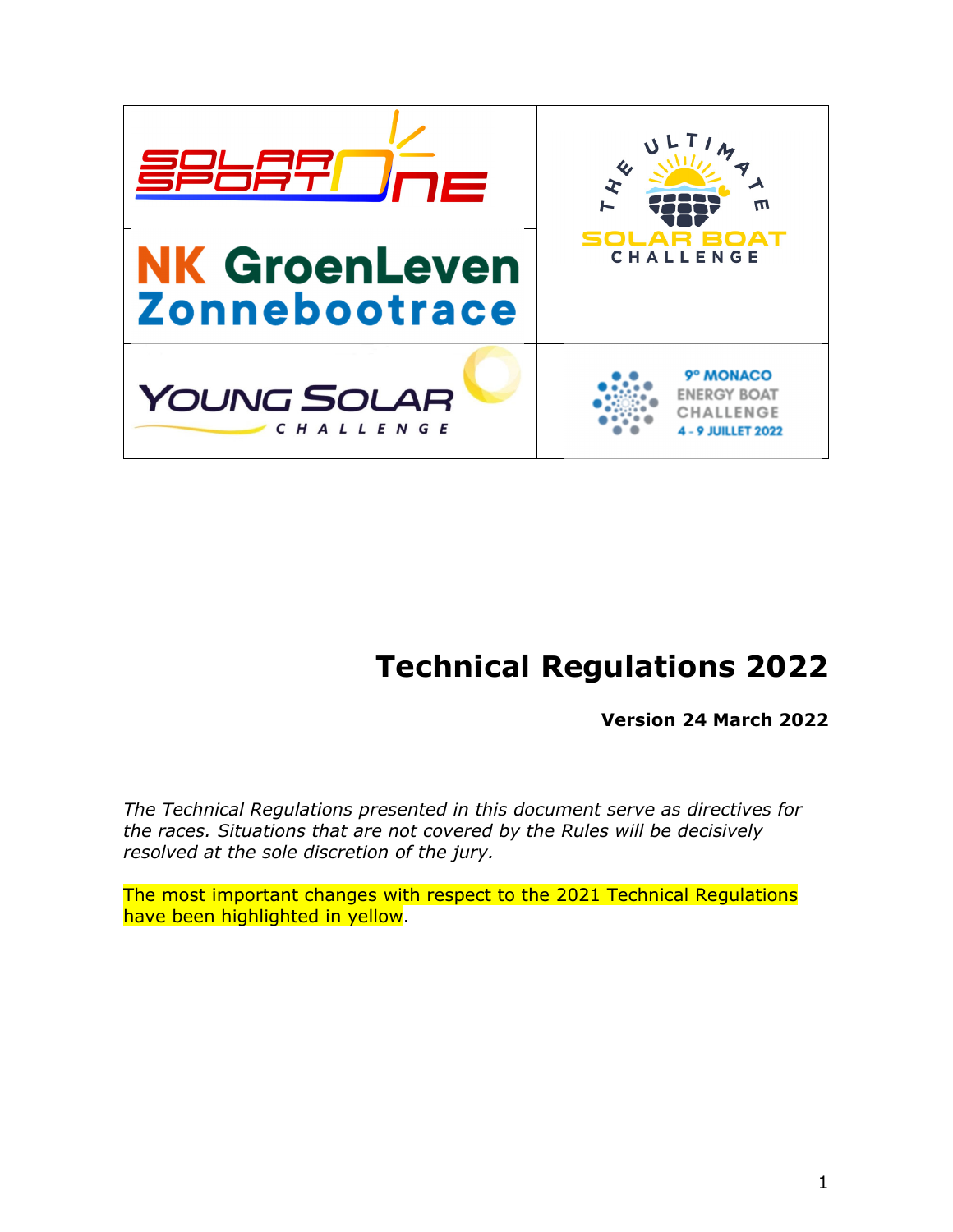# **Preamble**

The organization has frozen the main parameters of exiting boat categories for a period of 5 years. Thus no changes in these parameters will be made until 1 October 2025.

If the Technical Committee intends to change the rules mentioned above after 1 October 2025, this will be officially announced before 1 October 2024 on the Solar Sport One website.

Recommendations for proposed rule changes from teams are welcomed.

Note: In case safety is at stake, the necessary adjustments to the rules will be made. This will be only done after submitting/informing the changes to the Skippers' council and race organizations.

# **1. General**

- 1.1 The rules stipulated herein apply to the events organized in 2022, hereinafter referred to as the 'Races'.
- 1.2 All participants in the race must have read, understood and agreed to the Technical Regulations. The organization may penalize all participants and teams that ignore or violate the Technical Regulations. Penalties could be given in the form of warnings up to and including disqualification and elimination from further participation.
- 1.3 All questions concerning the interpretation of the Technical Regulations must be submitted to the organization in writing.
- 1.4 The rules will be published on the website of the organization and are binding for all participants. If deemed necessary by the organization, she has the right to amend these regulations.

### **2. Technical condition and safety**

- 2.1 All participants are at all times responsible for the technical condition and safety of their boats during the course of the race,
- 2.2 The design must be made such that the boat can safely participate in the race taking into account all aspects of the race (racing, storage in the paddock, etc.),
- 2.3 Approval of the design and approval during the inspection will under no circumstances exempt the participants of their responsibility.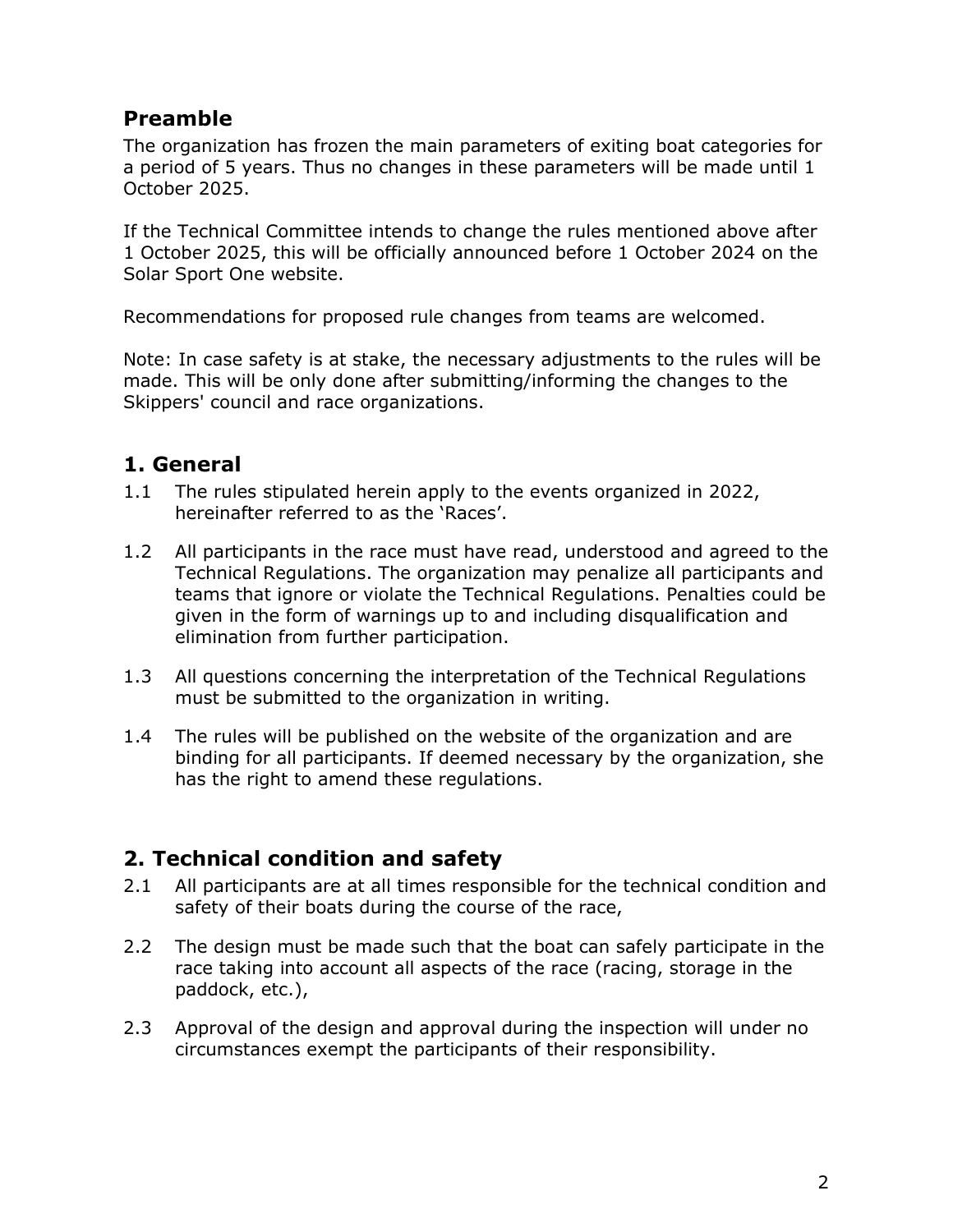# **3. Definitions**

- 3.1 Rules: The provisions of the Notice of Race, the Technical Regulations, the Solar Racing - Race Elements Catalogue, the Race Instructions (all latest versions) and the local rules as issued by the national and or local authorities on the use of inland and offshore waters together constitute the Rules, as well as any subsequent additions and/or amendments implemented by the race organization.
- 3.2 Officials: Members of the race committee, the technical committee, the race jury and the organization that will be mentioned in the Notice of Race and/or the General Team Briefing. All officials can be recognized as such. Instructions issued by an official must be followed promptly by the participants during the course of the race.
- 3.3 Guests: Persons who have been invited by the organization to the locations specified as guest areas at specific times and locations, as indicated by the organization.
- 3.4 Team: The group of persons registered with the organization who as competitors enter the race with a boat.
- 3.5 Solar boat: A boat that is exclusively powered by solar energy derived from solar panels mounted on board the vessel.
- 3.6 Hydrogen powered boat: A boat that is exclusively powered with the help of hydrogen as the sole on-board energy carrier.
- 3.7 Hybrid boat: A boat that is powered by solar energy derived from solar panels mounted on board the vessel and powered with the help of hydrogen as the on-board energy carrier. Both power sources do not have to be active simultaneously.
- 3.8 Solar panel: Energy source for the propulsion of the solar boat.
- 3.9 Fully loaded: The condition of the vessel in which all systems have been mounted, all systems have been installed and all systems are operational, all the necessary ballast has been installed and the crew member(s) on board is/are equipped with the prescribed safety devices. For hydrogen fuelled boats: fully fuelled.
- 3.10 Pilot: The team member who has qualified in accordance with the rules to pilot the vessel during the race.
- 3.11 Steward's vessel: A vessel that is marked as such by means of a flag and that is used for the race-technical and safety supervision of the race.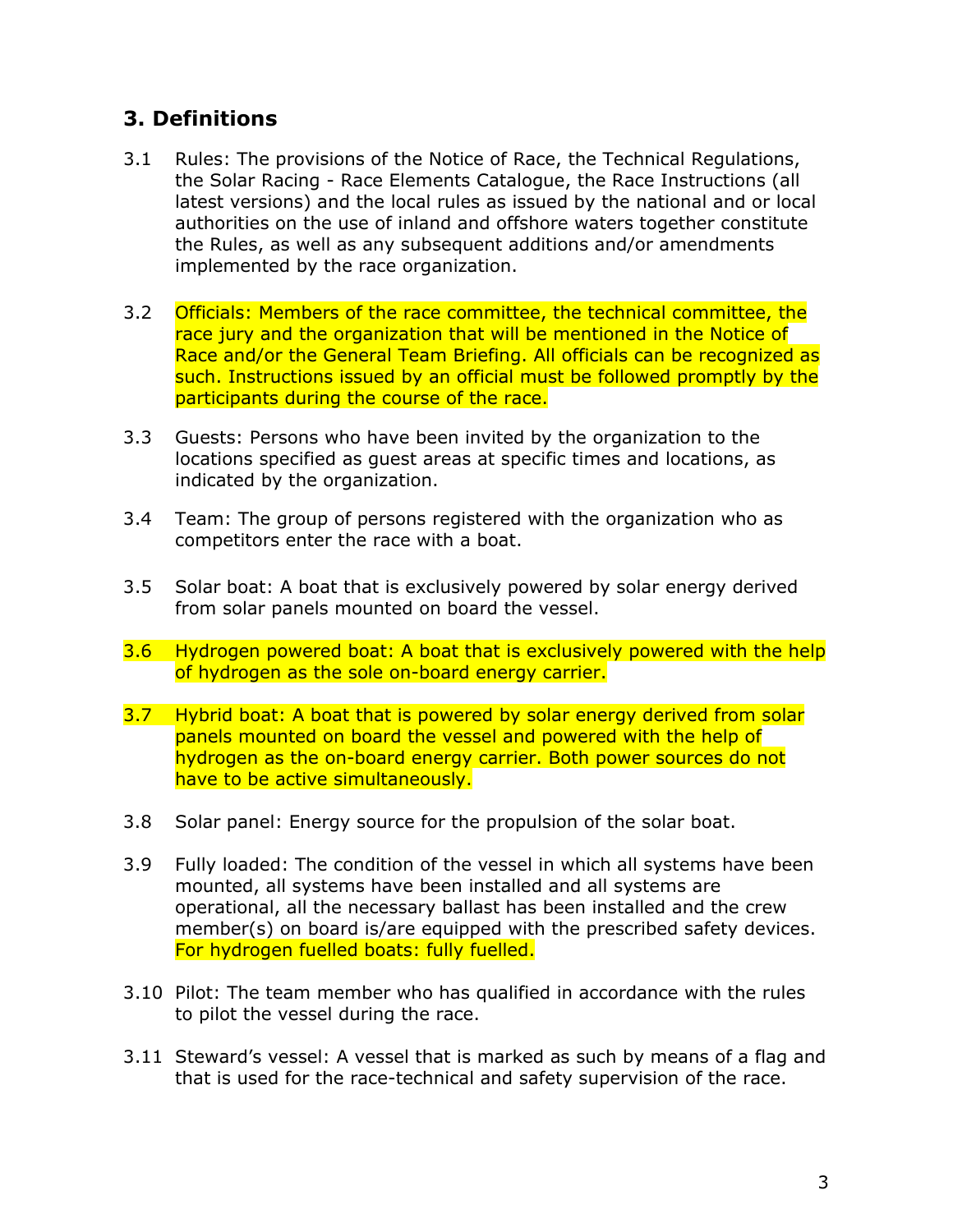- 3.12 Paddock: An area allocated by the organization where the vessels shall be kept during the race at the times when they are not actually competing in the qualifications and the race itself.
- 3.13 Safety gate: Deviation from the shortest possible route that may be introduced by the race organization for safety reasons. The safety gate consists of one or more sets of 2 buoys that the vessels shall pass in between from the direction of the last start or last control point.
- 3.14 Outside help: All assistance possible provided to any crew member or the boat. Support by team members will not be considered outside help.
- 3.15 Maximum voltage: The maximum voltage, measured in Volts, which is measured with a voltmeter set between any two different points in the electrical system.
- 3.16 Nominal battery voltage: The nominal value of the voltage of the battery.
- 3.17 Dead man's switch: A device that is designed to cut the power supply to the engine as soon as the pilot loses control of the boat or when the pilot leaves the vessel, whether voluntarily or involuntarily.
- 3.18 Battery: The device that is used to store the electrical energy. The following types of batteries for the storage of electrical energy are distinguished in the framework of the race: Lead-acid, Lead-gel, Nickel-Cadmium, Nickel-metal hydride, Nickel-Zinc, Silver-zinc, Nickel-Iron Lithium-ion, Lithium-Iron-Phosphate and Lithium-polymer.
- 3.19 Fuel cell: A device that converts hydrogen into electrical power.
- 3.20 Means of energy storage: Any means, other than batteries, to store energy (e.g. super capacitors, heated water, hydrogen filled tanks, etc.)
- 3.21 Freeboard: distance between the waterline in fully loaded condition and an imaginary parallel line tangent to the lowest edge of the deck or a line that connects openings in the side of the vessel, if applicable. The smallest distance is governing.
- 3.22 Openings: feedthroughs in the main deck or the side of the vessel such as, bilge pump outlets, feedthroughs of overboard tubing, feedthroughs of cables, etc.
- 3.23 Added Buoyancy: closed volume above the loaded waterline, which can take up loads on top of the static loading of the vessel.
- 3.24 Mains switch: a switch that when switched to the 'on' position, electrically powers the boat. This switch is not the same as the emergency mains switch.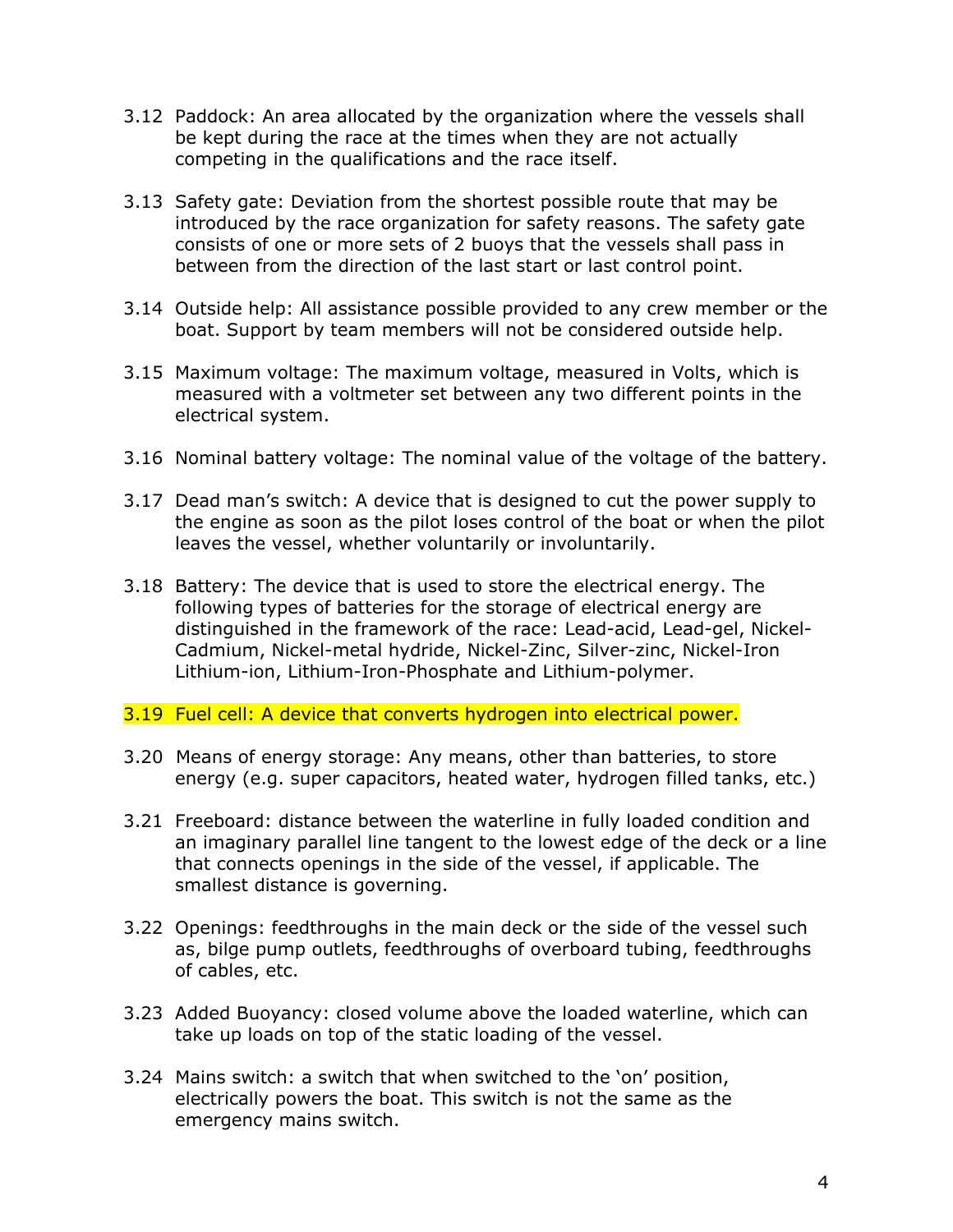3.25 Emergency mains switch: a switch that in case of emergency can be used to disconnect the electrical power between the solar panel(s) and the battery and between the battery and the electric motor. Its functionality and requirements are given in rule 7.16.

### **4. Categories**

- 4.1 The 2022 races are open to the following boat categories:
	- 4.1.1. Races organized by Solar Sport One
		- V10-class boats, both solar and hydrogen powered
		- V20-class solar boats
		- Open class boats
	- 4.1.2. Monaco Energy Boat Challenge
		- Solar class boats (To be detailed)
	- 4.1.3. NK Groenleven Zonnebootrace
		- V10-class solar boats
		- V20-class solar boats
		- Open class boats
		- Young Solar class boats (2022 version)
	- 4.1.4. The Ultimate Solar Boat Challenge
		- Young Solar class boats (2022 version)
		- Apprentice class boats
		- Master class boats
	- 4.1.5. Young Solar Challenge race in Rotterdam
		- Young Solar class boats (2022 version)
- 4.2 Open class Boats, Apprentice class boats and Master class boats all have to comply with the same rules with the exception of rule 6.4.2. Instead for Master class boats rule 6.4.3 applies.
- 4.3 All boats must be single pilot boats.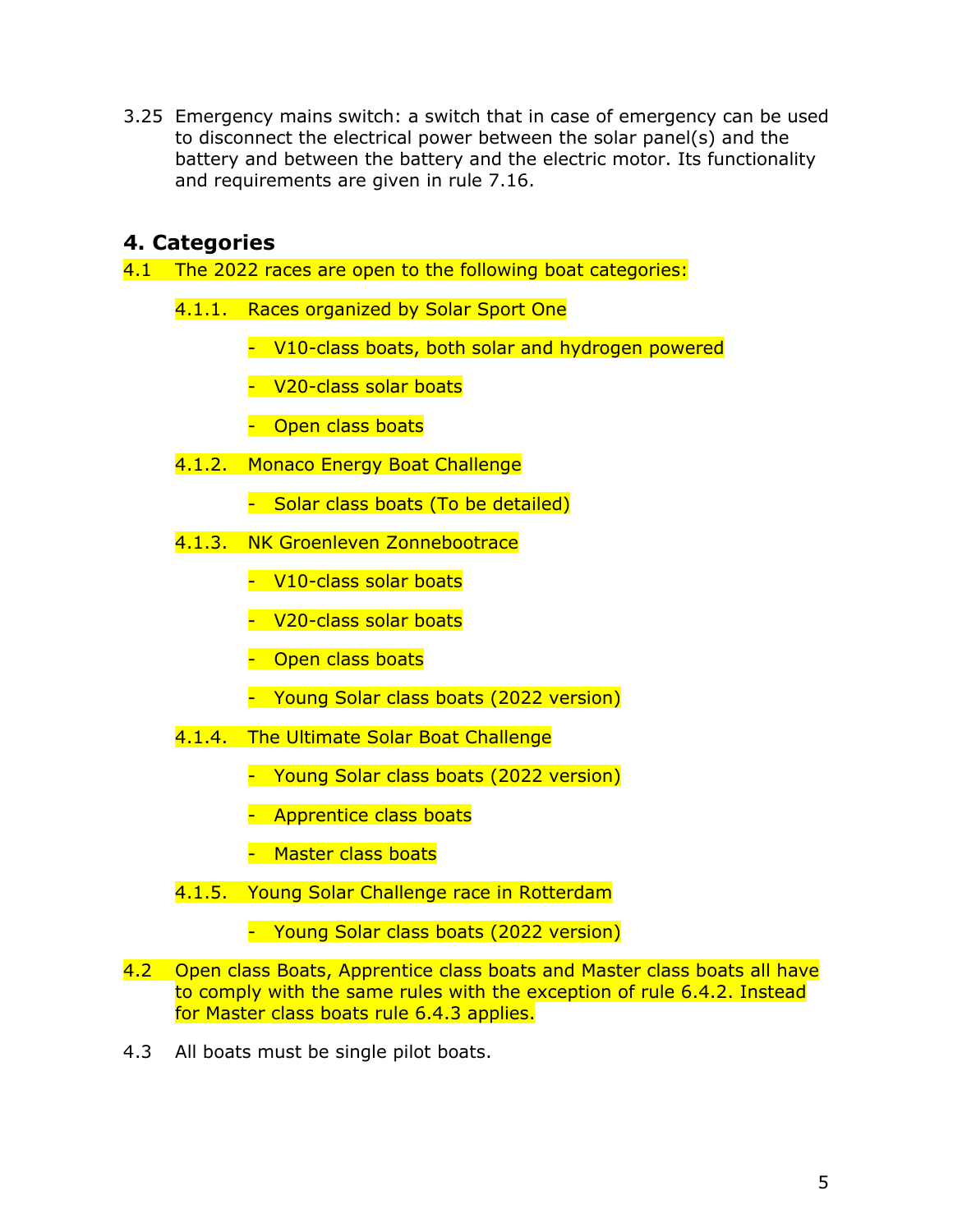- 4.4 The dimensions of boats in the Open class, Apprentice class and Master class are limited to
	- 4.4.1 length: 8.00 m
	- 4.4.2 width: 2.40 m
- 4.4 The dimensions of the V10 class boats are standard to their particular class, regardless of the power source used.
- 4.5 The dimensions of the V20-class boats are standard to their particular class.
- 4.6 The dimensions of the Young Solar class boats are standard to their particular class.
	- 4.6.1. The boat design as issued by the foundation Young Solar Friesland has to be built according to the description and may not be modified. Installing systems for optimizing the design and other means to increase the speed of the boat are not allowed.  $\overline{A}$ system to change the location of the centre of mass and a system to change the vertical position of the electric motor are exempted from this.
	- 4.6.2. Components supplied are standard and may not be taken apart or modified. E.g. the original cables attached to the solar panels and the original cables attached to the motor must be used. They may not be removed, shortened of modified in any other way.
	- 4.6.3. The propeller may only be replaced by a propeller that is available as a standard for the electric motor used.
	- 4.6.4. The batteries may only be replaced by identical ones.
	- 4.6.5. Maximum Powerpoint Trackers may only be replaced by identical ones.
- 4.7 The length is the overall length from the front end of the boat, including the registration panel, up to and including the rear end of the boat, and including the propulsion system. Exceeding the maximum length by more than 0.5% of the allowed length will lead to disqualification.
- 4.8 No maximum draught or height is prescribed for the boats. Participants must however take into account the fact that the depth of the water is limited in certain sections of the routes raced. The actual water depth and height clearance may vary from time to time. It is the responsibility of the participant to check this.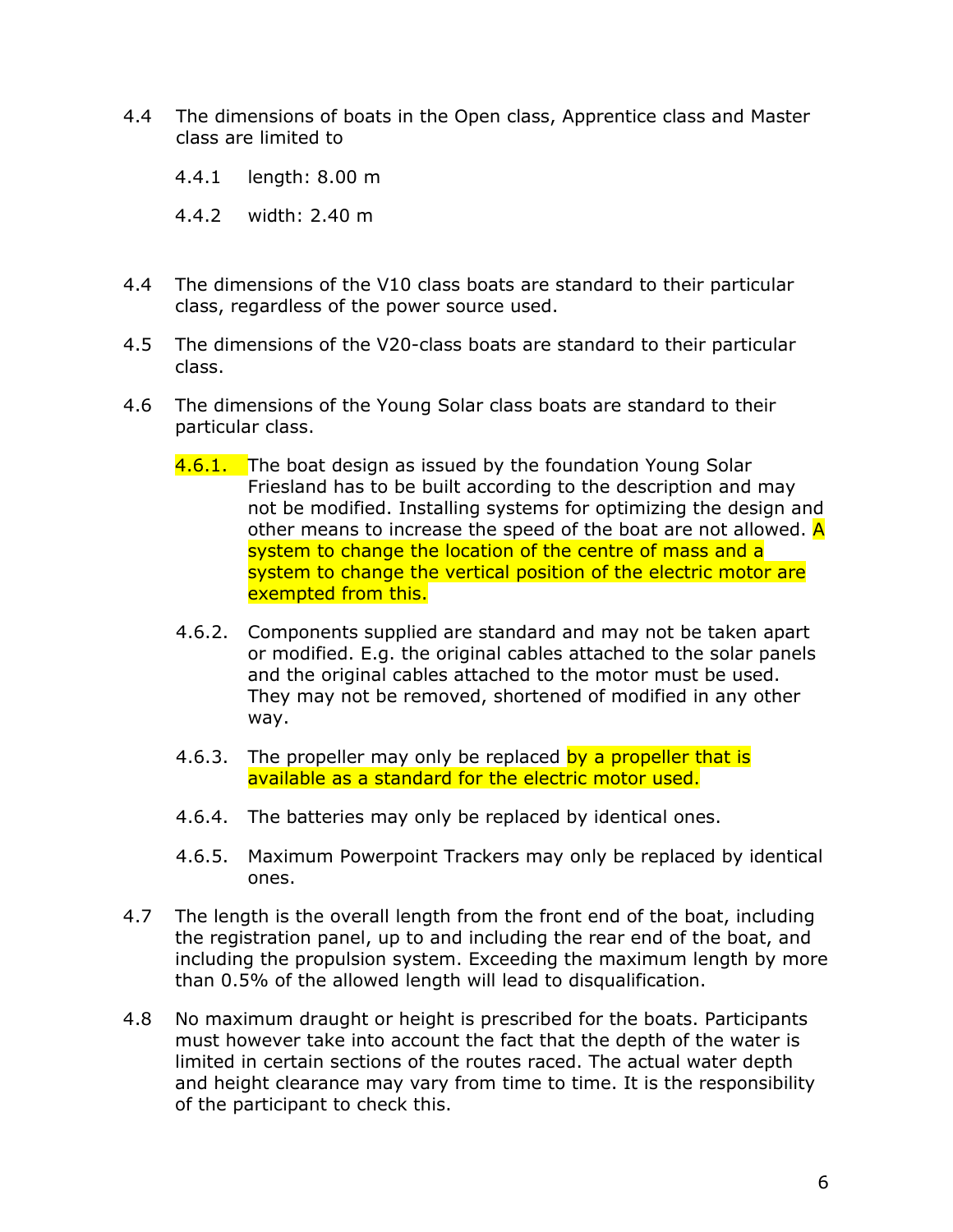# **5. The Boat**

- 5.1 All solar boats must be fitted with solar panels, which will serve as the sole source of energy.
- 5.2 No prescriptions apply to the use of materials with the exception of the following limitations:
	- 5.2.1. The use of (flexible) materials and constructions that might serve as sails is not allowed.
	- 5.2.2. The use of materials that may directly, or indirectly, pollute the environment when in contact with water is not allowed.
- 5.3 The use of energy storage systems, other than batteries for storing electrical energy, is allowed (e.g. super capacitors, etc.). Flywheels are not allowed.
	- 5.3.1. The total onboard energy storage capacity for Open class boats, Apprentice class boats and Master class boats is limited to 1.500 kWh (=5.400 MJ). This capacity includes the storage capacity of batteries for storing electrical energy.
	- 5.3.2. The total onboard energy storage capacity for V20-class boats is limited to 1.750 kWh (=6.300 MJ). This capacity includes the storage capacity of batteries for storing electrical energy.
	- 5.3.3. The total onboard energy storage capacity for Young Solar class boats is limited to the storage capacity of the batteries that are standard to this class.
	- 5.3.4. The total onboard energy storage capacity for V10 class solar boats is limited to the storage capacity of the batteries that are standard to this class.
	- 5.3.5. The onboard storage of hydrogen in hydrogen powered boats is limited to a predetermined amount of hydrogen at the start of each race element. The organization will determine that specific amount.
- 5.4 The pilot must have a clear field of view and have unobstructed hearing at all times.
- 5.5 The boat may not have a closed cabin.
	- 5.5.1 The edge of the cabin must be designed such that it prohibits significant amounts of water entering the cabin in all racing conditions expected. Alternatively, the use of a spray skirt to prohibit water entering the cabin is allowed.
	- 5.5.2 Under all circumstances the use of a spray skirt during racing is allowed.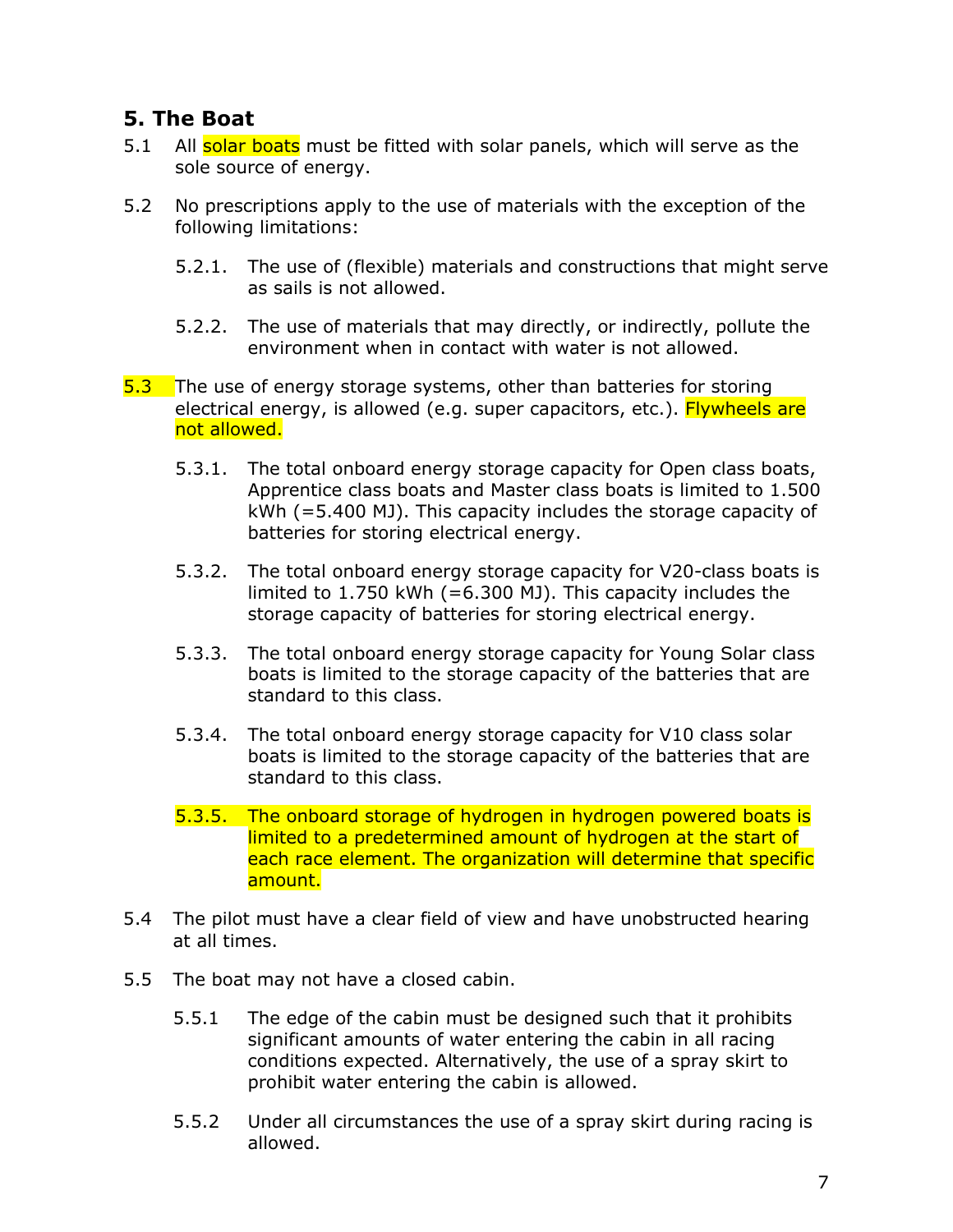- 5.5.3 The standard design of the edge of the cabin of Young Solar class boats and V20-class boats can be considered such that compliance with rule 5.5.1 has been shown.
- 5.6 All boats must be designed to ensure that the pilot will be able to evacuate the boat within 5 seconds without any form of outside assistance.
	- **5.6.1.** This must be demonstrated by means of an evacuation test. When the pilot wears an inflatable lifejacket the lifejacket must be inflated during the demonstration.
	- 5.6.2. The dead man's switch must also be activated simultaneously during the evacuation without having a delaying effect of any nature whatsoever on the evacuation.
	- 5.6.3. Hatches that need to be opened before the pilot can evacuate the boat are not allowed
	- 5.6.4. The minimum width of the cabin is 0.50 m.
	- 5.6.5. The cabin must have a suitable seat for the pilot.
- 5.7 The use of safety belts is allowed. When a boat is fitted with a safety belt, it must be demonstrated during the evacuation test that the design still complies with rule 5.6 of these regulations.
- 5.8 The cabin may not have any potential hazards for the pilot.
- 5.9 The stability of the boats must be such that a prescribed rolling moment of 150 Nm applied to the boat with the boat loaded with a load equal to the minimum required mass of the pilot, at the location of the seat of the pilot, will not result in lean over exceeding 12.5 degrees averaged over a measurement period of 5 seconds.
	- 5.9.1. In that case none of the openings in the hull, such as the outlet opening of the bilge-pump(s) or the edge of the deck or any of the solar panels may be submerged below the waterline.
	- 5.9.2. In case (additional) floats are being used, the floats on either side must have an additional volume of at least  $0.050 \text{ m}^3$  (=50 litre).
	- 5.9.3. It is allowed to use more than one (additional) float on either side of the boat.
	- 5.9.4. In that case the total displacement of the combined floats on either side must be  $0.050$  m<sup>3</sup> or more.
	- 5.9.5. A boat having floats or multiple hulls must be designed such that the highest floater touches the water surface before reaching a roll-angle of 5 degrees.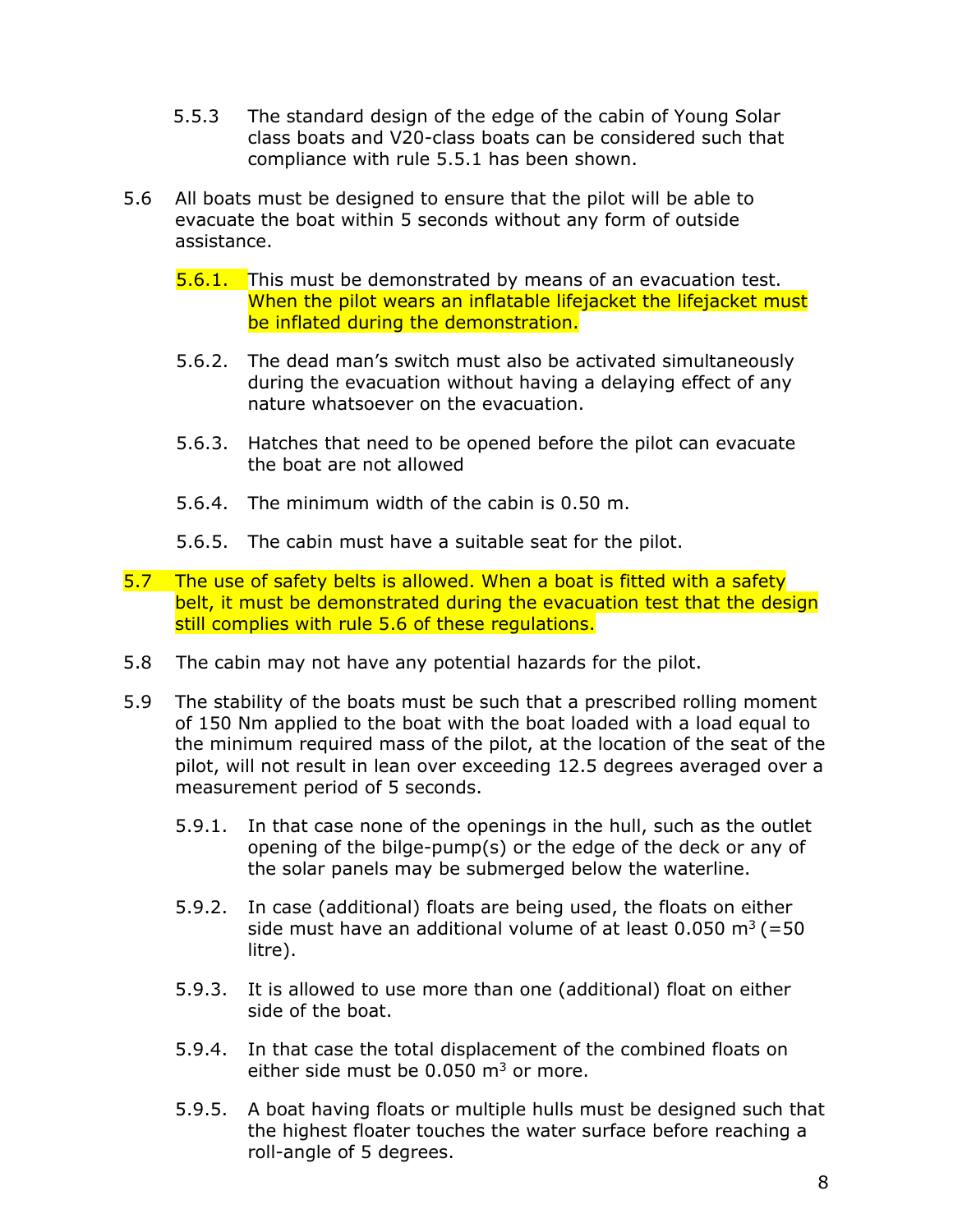- 5.10 All boats must be fitted with a commercially available, approved and functional dead man's switch.
	- 5.10.1. This will be tested during the evacuation test,
	- 5.10.2. The functionality must be such that when removed the motor stops running and that when replaced it requires at least one more additional action to have the motor start running again.
- 5.11 If the boat is loaded with ballast, it must be properly fixed to the boat.
	- 5.11.1. The ballast required to make up for a deficiency in the pilot's mass must be placed in or near their seat.
	- 5.11.2. It must be easily accessible for inspection.
- 5.12 It is mandatory for all boats to be fitted with one or more electrical and automatic bilge-pumps.
	- 5.12.1. The pump(s) must be designed to empty all compartments that house passengers or electrical components.
	- 5.12.2. The pump(s) must be placed such that they can empty the hull both in static and in racing condition. This includes conditions arising from accelerating and decelerating manoeuvres.
	- 5.12.3. The system must be designed to ensure that each of the abovementioned compartments can be pumped empty automatically and independently.
	- 5.12.4. The pump(s) must have a minimum combined flow rate of 1500 litres per hour.
	- 5.12.5. If the boat is a multi-hull design, the pump capacity may be distributed; in other words, a twin hull catamaran may be fitted with two pumps, one in each hull, and each with a capacity of 750 litres per hour.
	- 5.12.6. The pipe(s) and/or hoses that are connected to the pump(s) must have a minimum internal diameter that is not smaller than the pump's outlet.
	- 5.12.7. The pipes and/or hoses must be installed such that all bilge water is pumped overboard. The pipes and/or hoses must be free of kinks and sharp bends and their lengths must be minimized.
	- 5.12.8. If floats are fully watertight it is not compulsory to install an electrically driven bilge pump in the floats.
	- 5.12.9. If there is a feed-through of any kind in a float, the float will be considered to be not watertight.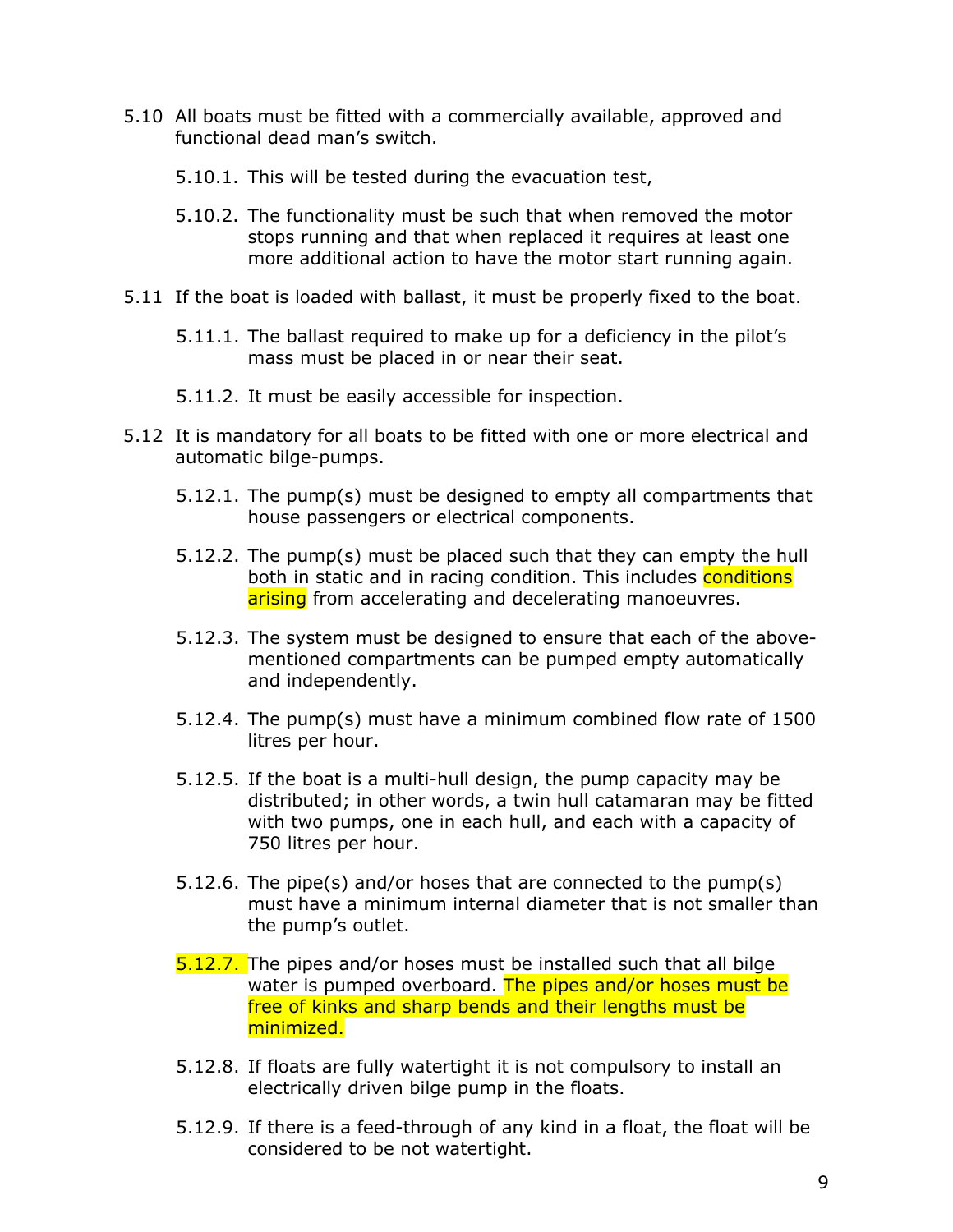- 5.12.10. In addition to the electric bilge pump(s) one manually driven bilge pump must be carried in the boat.
- 5.12.11. The manually driven bilge pump must be functional such that it is possible for the pilot to remove water from the main compartment(s) of the boat and must be operated from the normal seating position in the cockpit, such that the boats stays afloat.
- 5.12.12. The capacity of the manually driven bilge pump must be at least 0.4 litre per stroke.
- 5.12.13. The manually driven bilge pump must be permanently fastened to the structure of the boat such that one hand operation is possible.
- 5.12.14. Young Solar class boats are exempted from the obligation to install an additional, manually driven bilge pump.
- 5.13 All rotating components in or on the boat must be adequately shielded to prevent unintentional contact.

5.13.1. This applies both on the water and on land.

- 5.13.2. Propeller(s) used for propulsion are exempted from this rule.
- 5.14 All fastening systems used on board the boat must be mechanically secured.
	- 5.14.1. All connections that may rotate during operation must be secured with the use of a cotter pin.
	- 5.14.2. The use of securing means, such as "loctite" is not allowed, except with the special permission of the organization.
	- 5.14.3. Permission will only be granted based on a prior written application to the organization with due motivation.
	- 5.14.4. The application must also include a design description and a description of the need for the use of this type of securing means.
	- 5.14.5. In a bolted connection the thread must stick out of the nut with a minimum of two full turns.
	- 5.14.6. When using self-locking nuts the thread must stick out of the plastic locking ring with a minimum of two full turns.
	- 5.14.7. The use of Velcro is allowed under the condition that this has been clearly indicated in the design and approved by the organization prior to the technical inspection.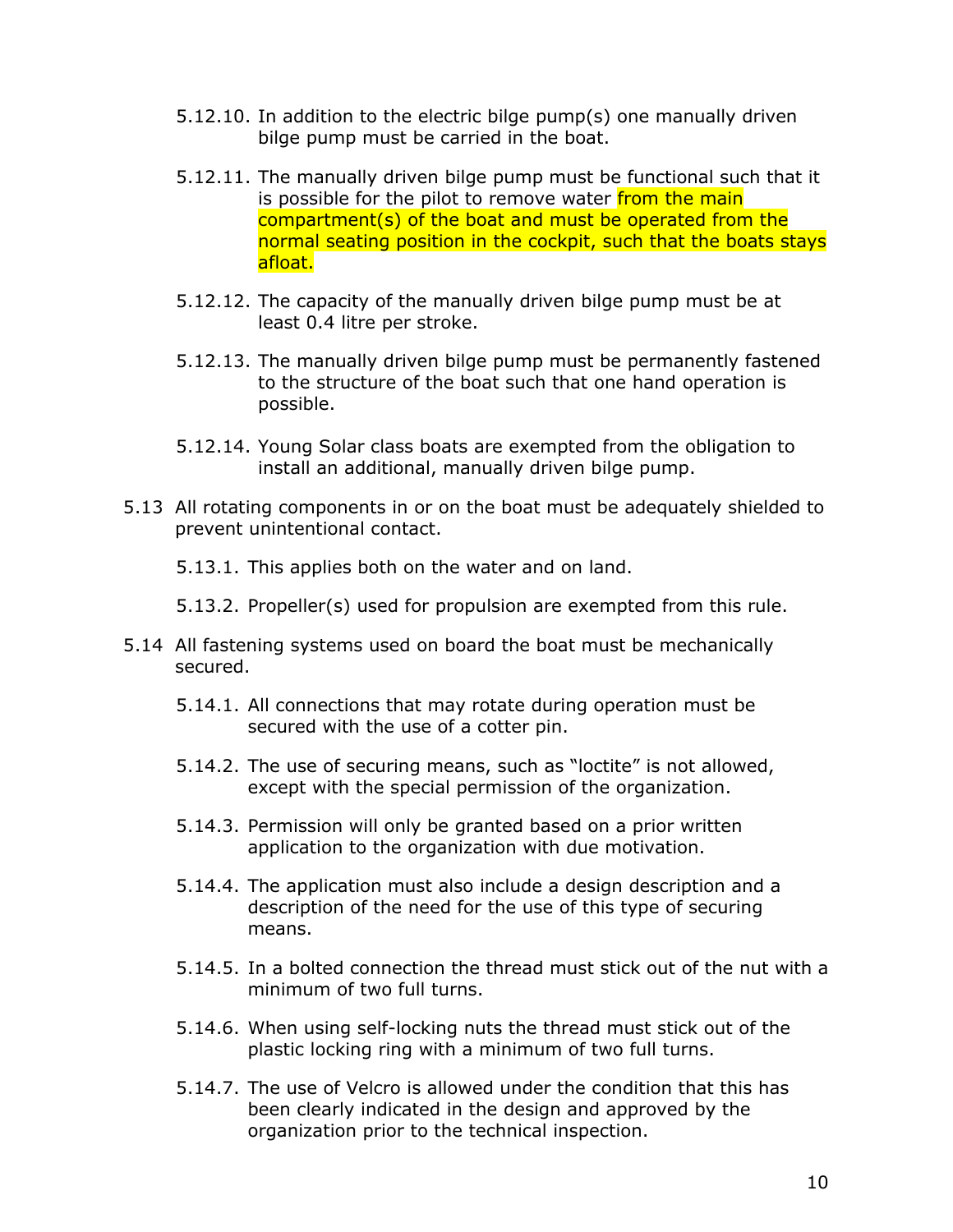- 5.14.8. The use of Tuflok is allowed under the condition that the connection is not adjusted or retightened more than 5 times
- 5.14.9. The organization may ask additional connections to be installed at all times, especially when it concerns the solar panels or items that influence the safety of the pilot or the operation.
- 5.15 All boats must be designed with a minimum freeboard of 0.25 m over the first 2.0 m measured from the front end of the boat and a freeboard of at least 0.20 m over the rest of the boat.
	- 5.15.1. Both freeboards must be determined in fully loaded condition.
	- 5.15.2. The connection between the hull and the deck must be watertight.
- 5.16 All boats must be designed to be capable of generating sufficient buoyancy under full load.
	- 5.16.1. In this context 'sufficient' is defined as the capacity required to carry the complete construction, including the pilot, with a minimum reserve capacity of 100%. In other words: the watertight volume above the waterline has to be equal or larger than the displacement of the hull.
	- 5.16.2. The latter capacity must be demonstrated by means of a calculation and/or a weighing. In the demonstration of the minimum reserve capacity foam used in the structure of the hull is to be excluded.
	- 5.16.3. The buoyancy must be distributed over the hull such that the boat is balanced under all circumstances and does not show an excessive tendency to roll or dive in any direction.
	- 5.16.4. Young Solar class boats have to install buoyancy aids in the stern as well in the bow, with a combined minimum upward force of 500 N.
	- 5.16.5. In addition, the boat must also be designed and built such as to ensure that it remains floating the moment it fills up with water and that there is no contact possible of the water with critical parts of the electrical system with the exemption of an air-cooled **battery.** In this case it may be assumed that the pilot is no longer on board.
- 5.17 All boats must be fitted with a fastening point for a towline in front of the hull (catamarans must have a fastening point on each hull).
	- 5.17.1. The fastening point(s) and its supporting structure must be capable of holding a minimum load of at least the boat's own weight.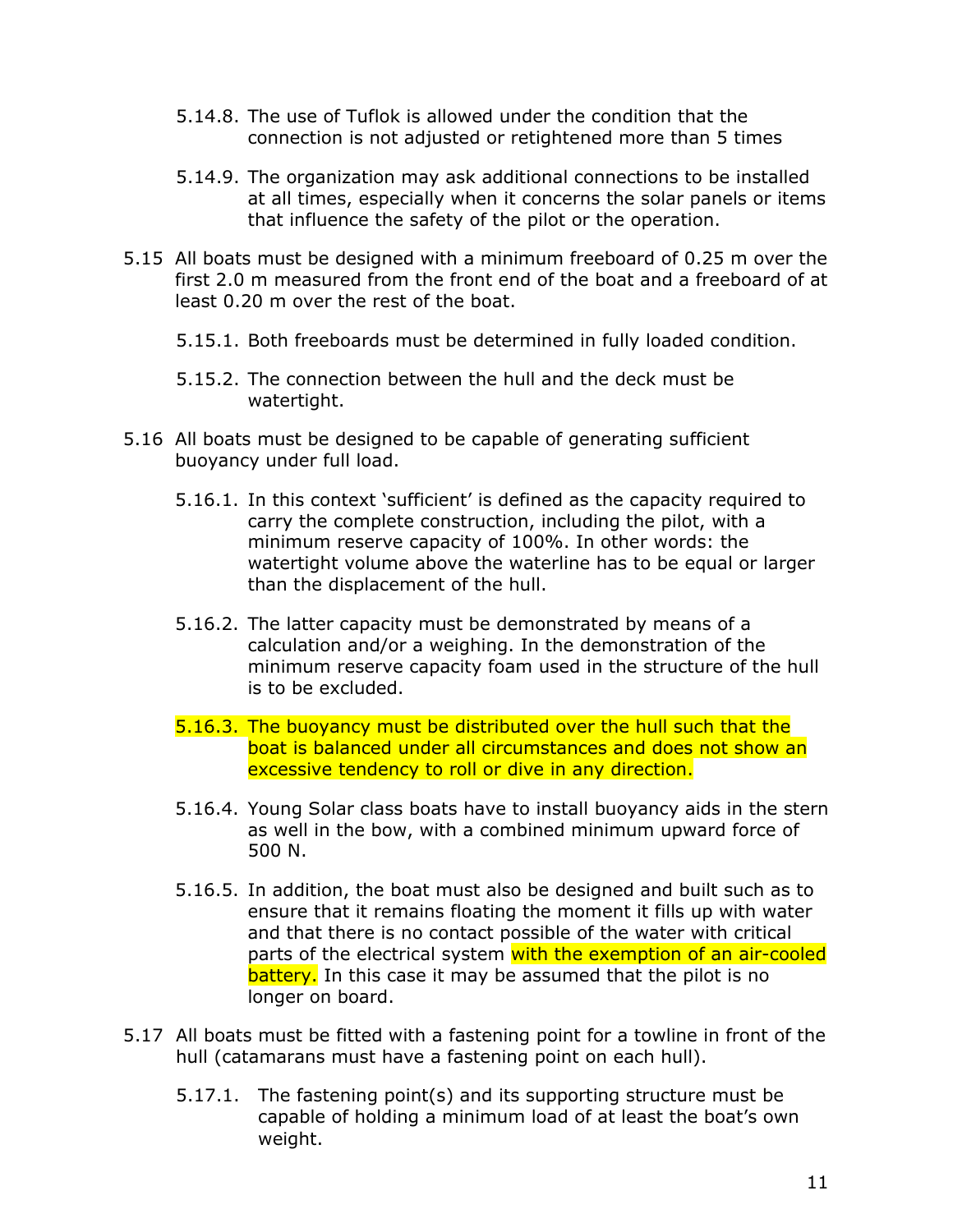- 5.17.2. The minimum internal diameter of the fastening point(s) must be 20 mm.
- 5.17.3. All boats must be provided with a floating towline with a length of 5 m or less if there is a chance the towline will hit the propeller. The minimum diameter of the towline must be 8 mm. The towline must be easy to cut in case of emergency.
- 5.17.4. Catamarans must be fitted with two floating towlines, with a length of 5 m and a minimum diameter of 8 mm, one attached to each of the two hulls. These lines must be easy to cut in case of emergency.
- 5.17.5. The towline(s) must be carried on the bow of the boat and easily accessible from a rescue boat for emergency towing.
- 5.18 All boats must be fitted with a minimum of two types of signaling systems.
	- 5.18.1. An uniformly coloured orange or red warning flag with a minimum size of 30 x 30 cm attached to a stick or similar structure with a minimum length of 100 cm.
	- 5.18.2. The warning flag may not be combined with the required boat hook or paddle.
	- 5.18.3. An audible warning system, such as a ship's horn audible at reasonable distance, e.g.
		- 5.18.3.1. An orally operated horn
		- 5.18.3.2. A horn operated by a compressed air bottle
		- 5.18.3.3. An electrically operated horn
- 5.19 All boats must be fitted with a clearly visible yellow or orange marker buoy with a diameter of at least 0.12 m.
	- 5.19.1. The buoy must be permanently connected to the boat by a buoyant rope with a minimum length of 5.0 m.
	- 5.19.2. The connection and storage of this buoy must be such that when the boat disappears under the water surface the buoy starts floating on the water surface and thereby indicates the position of the boat.
- 5.20 All boats must be fitted with at least one paddle.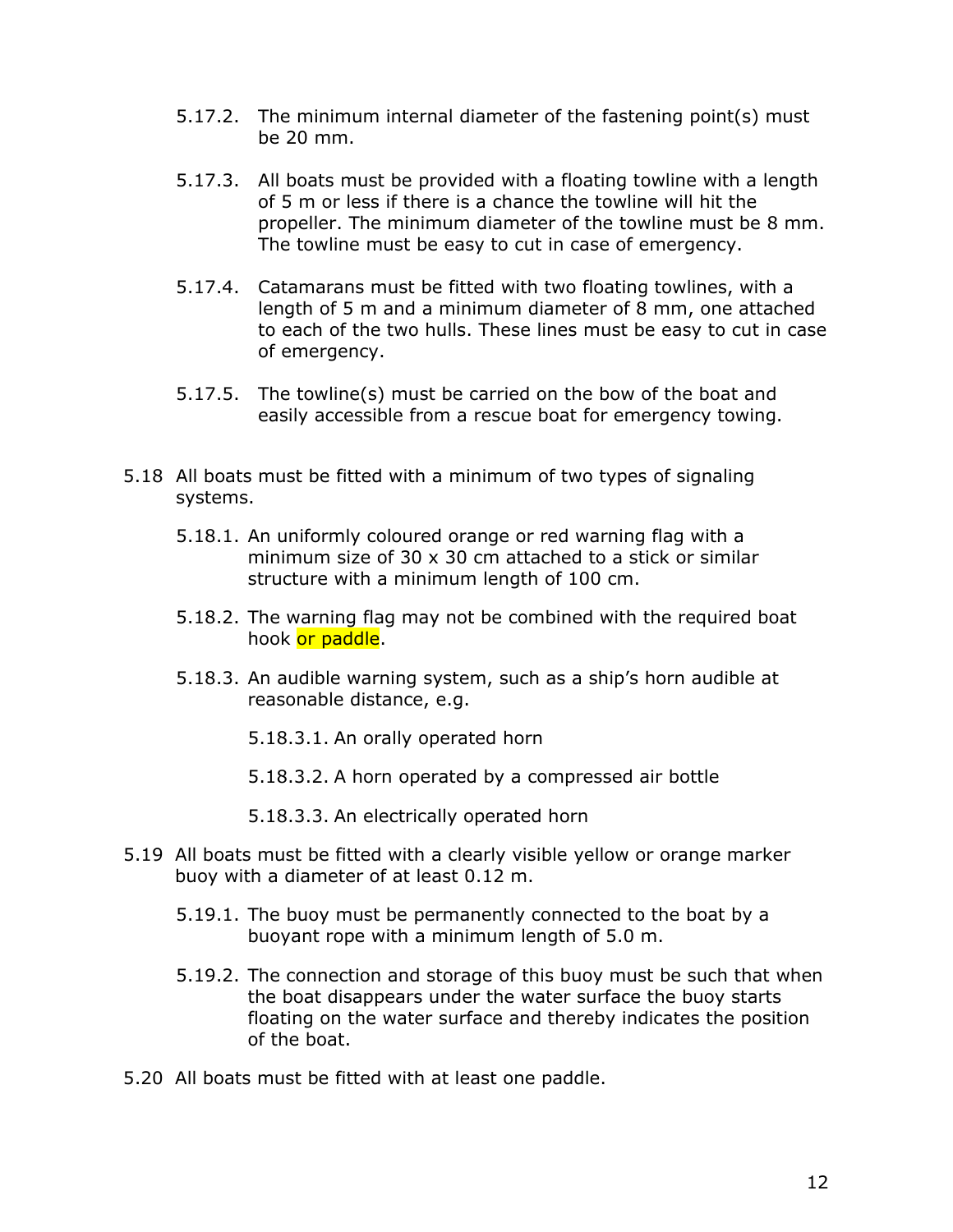- 5.20.1. The paddle must be functional such that it is possible for the pilot to paddle the boat, preferably from the normal seating position in the cockpit.
- 5.20.2. The paddle(s) must have a minimum overall length of 0.60 m, a minimum blade length of 0.30 m and a minimum blade width of 0.13 m.
- 5.20.3. The paddle(s) must be fastened in an easily-accessible location on board the boat.
- 5.20.4. The paddle may not be used as a means of propulsion during the race.
- 5.20.5. The paddle must have a single function. It may not be combined with any other (emergency) device on board the boat.
- 5.21 All boats must be fitted with an approved fire extinguisher with a minimum capacity of 1 kg (powder) or 1 liter (liquid) of extinguishing material suitable for extinguishing fires on board, preferably with a foambased means of extinguishing
	- 5.21.1. Only fire extinguishers showing a valid approval are allowed. The approval should show the date the fire extinguisher was tested last and the date when the next test is due. In case no valid approval is visible on the fire extinguisher(s), the fire extinguisher is considered to be usable for a period of two years after production. In that case, a production date must be clearly visible on the outside of the fire extinguisher.
	- 5.21.2. The fire extinguisher must be mounted in a position such that it can be reached easily by the pilot from the normal seating position in de cockpit and cannot drop into the water after taking it out of its attachment.
	- 5.21.3. In addition to the manually operated fire extinguisher an automated means of fire extinguishing may be installed.
- 5.22 All boats must be equipped with a boat hook.
	- 5.22.1. The minimum length of the boat hook is 1 m.
	- 5.22.2. The boat hook must have a non-metallic hook.
	- 5.22.3. The boat hook may not be combined with the paddle or warning flag.
- 5.23 In the case of the occurrence of a (technical) failure on board, the participants are entitled to repair and/or replace the failed or flawed components with identical ones.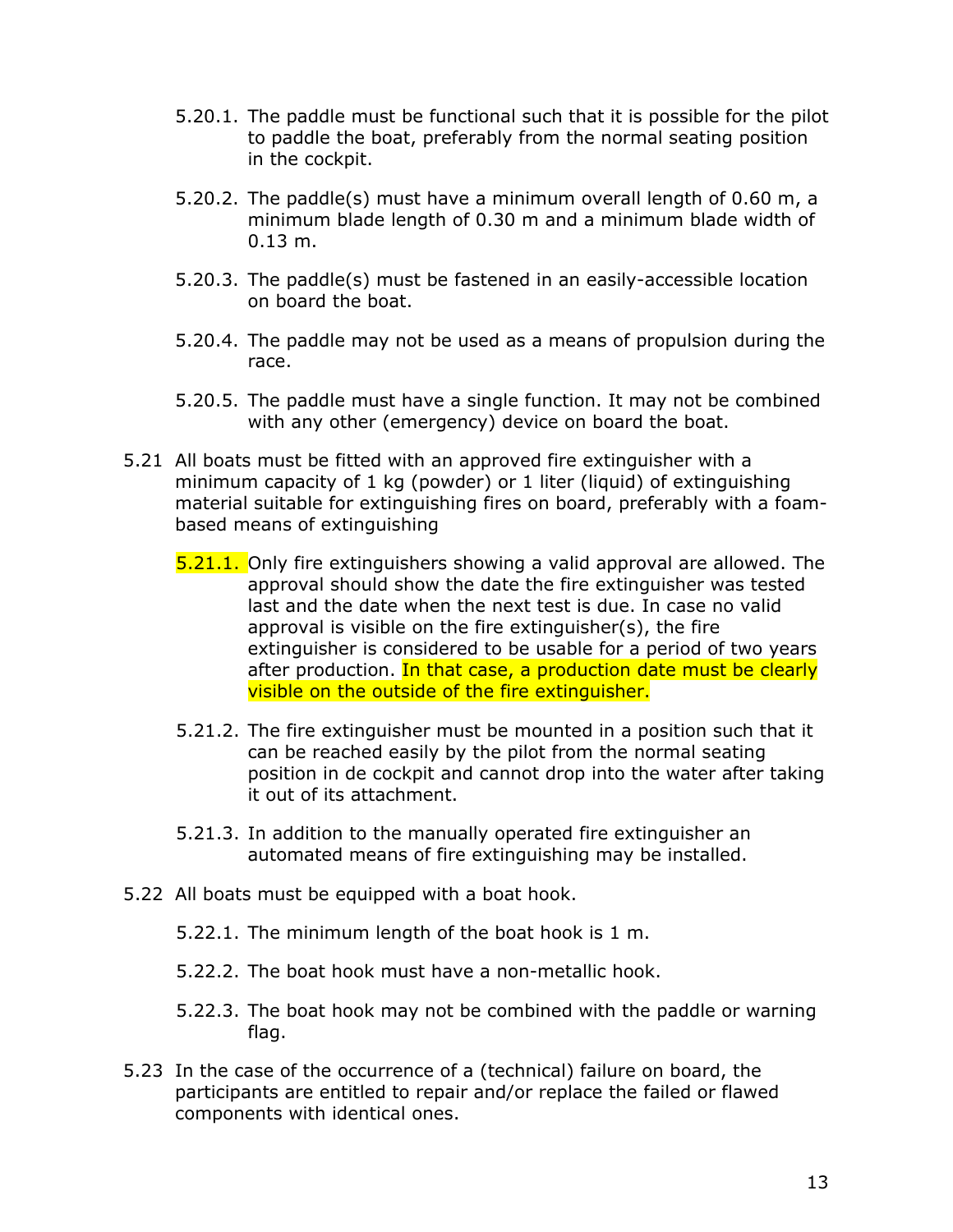- 5.23.1. Wherever possible repairs/replacements must be done under the supervision of a Technical Inspector.
- 5.23.2. In the case of major repairs/replacements, e.g. in the case of the replacement of a battery, refuelling with hydrogen, replacing a solar panel and likewise, without prior permission of the organization, the participant will be disqualified for the first upcoming race element.
- 5.23.3. All repairs to the boats' electrical systems must be reported to the organization in advance.
- 5.23.4. Repairs to other parts of the boats may be reported after the repair has been completed.
- 5.23.5. Replacement or recharging of batteries must be reported to the organization and will lead to disqualification for the first upcoming race element. An equivalent rule applies for nonbattery energy storage devices and power generating/conversion devices.
- 5.23.6. Modifications to the boat during a racing season are allowed under the following conditions:
	- 5.23.6.1 Modifying the boat during a race, after the boat has been technically approved by the organization, is not allowed.
	- 5.23.6.2 Modifying the boat in between races is allowed.
	- 5.23.6.3 All modifications have to be reported to the organization before the start of the first race element after completion of the modification.
	- 5.23.6.4 Failing to report a modification will lead to issuing a penalty.
	- 5.23.6.5 A participant will only be allowed to participate in the race after the modification has been inspected and approved by the organization.
	- 5.23.6.6 Modifications to the hull, the solar panel, the battery and the motor are not allowed.
- 5.23.7. Modifications demanded by the organization must be incorporated before the given deadline.
- 5.23.8. A change and/or update of the software in any component of the boat is allowed at any time. This does not hold for software used in the propulsion system of Young Solar class boats.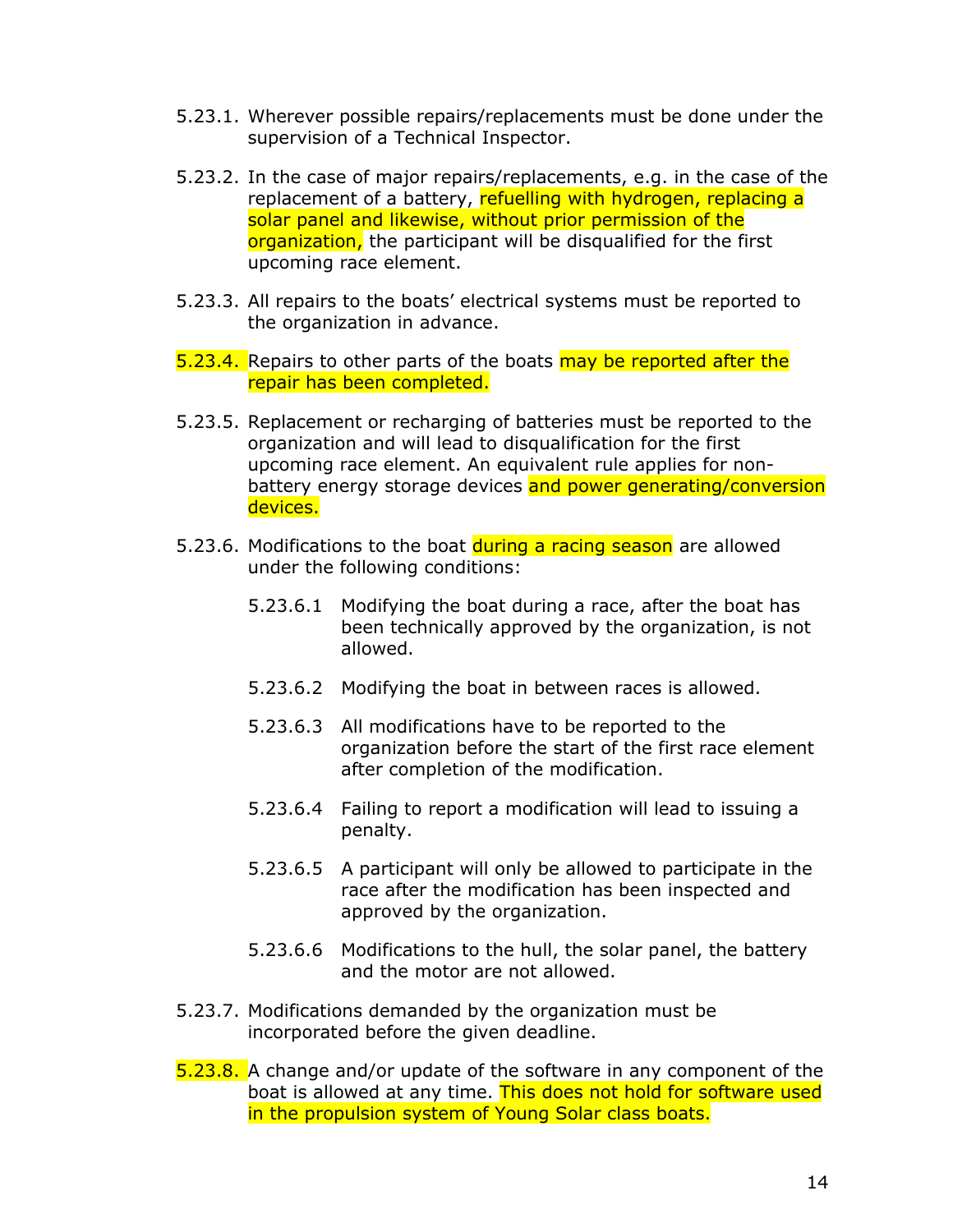- 5.23.9. While performing a modification, participation in the race is suspended until the modification has been inspected and approved by the organization.
- 5.24 The average speed of the boats in the V10 Class and the V20-class must be at least 8 km/h. The average speed of the boats in the Open class, Apprentice class and Master class must be at least 12 km/h. This may be tested during a Prologue to a race or at any other time the organization deems appropriate. During this test a distance of 10 km will have to be covered within a time of 1 hour and 15 minutes for V10 class boats and V20-class boats and within 50 minutes for Open class, **Apprentice class** boats and Master class boats.
- 5.25 All sharp edges of the boat must be adequately protected.
- 5.26 The steering gear of the boat must be sized for adequate controllability, must operate smoothly and must be free of play both in loaded and unloaded condition.
- 5.27 Adding removable parts to the boat is allowed for V10 class boats, Open class boats, **Apprentice class boats, Master class boats** and V20-class boats. These additional parts have to meet all necessary requirements of these Technical Regulations
	- 5.27.1. The removable parts must either be installed or carried in the boat during the complete race.
	- 5.27.2. During the design process it must be clearly indicated that you want to apply this rule and this has to be approved
	- 5.27.3. The boat will have to pass the technical inspection both with and without the removable parts installed
	- 5.27.4. Marking parts as removable parts after having passed the design process is not allowed
	- 5.27.5. Propellers, hydrofoils and their support structure on the outside of the hull are considered removable parts but do not need to be specifically mentioned. They may be changed at all times and do not need to be carried on board the boat during the race.
	- 5.27.6. Certain parts may not be allowed to be classified as removable parts. These include at least:
		- 5.27.6.1. parts necessary for achieving the required stability, for example floats.
		- 5.27.6.2. solar panels
	- 5.27.7. Physical removal/installation of removable parts may be done manually. In the case of removal this means taking them off and storing them in the hull of the boat before travelling further.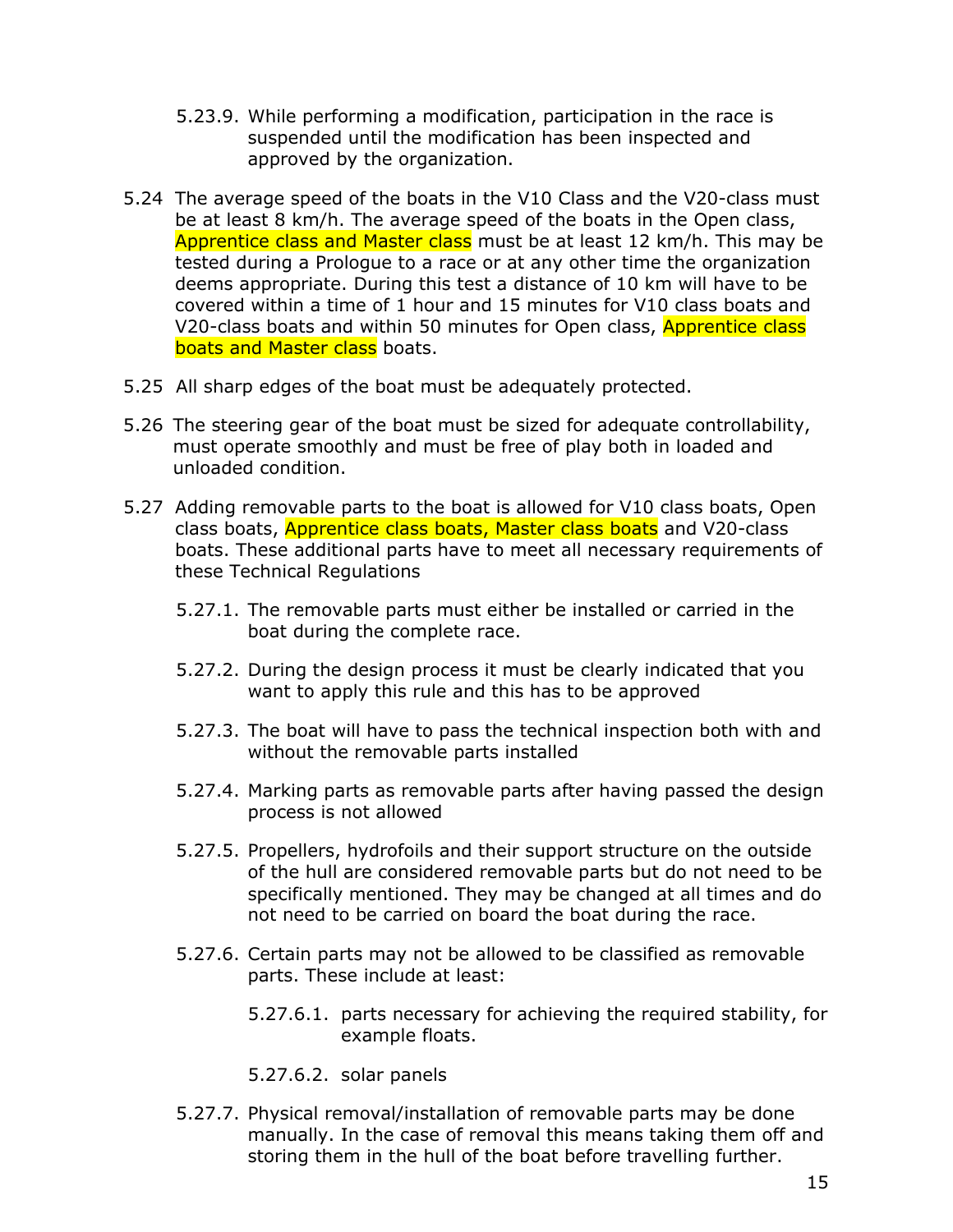Inside the hull it must be clearly marked where the removed parts will be stored such that they don't go "missing".

- 5.27.8. Using a system that makes it possible to take components (hydrofoils, etc.) in and out of the water without removing them from the boat will have to be a system that is operated electrically from the main battery. This may be done in both a direct (e.g. an electrically operated actuator) and indirect way (e.g. the system requires forward speed of the boat to operate and the required forward speed is achieved via the propulsion system that is powered electrically). Rule 5.28 applies.
- 5.27.9. Trimming the setting of components (e.g. small adjustments of the pitch angle of the blades of a hydrofoil) whilst being installed and submerged in the water may be done mechanically, electrically and manually. Manual operation may be direct (manual operation of a control) or indirect (e.g. using a hydraulic or pneumatic system that is powered manually). The condition for manual operation is that there may be no significant propulsive force being generated from the manual operation of the system.
- 5.28 The configuration of the boat is not prescribed and may be adjusted throughout the race.
	- 5.28.1. Any means to adjust the configuration must be electrically operated from the main battery.
	- 5.28.2. It is not allowed to install a secondary power source for that purpose.
	- 5.28.3. The adjustment of the solar panels may only be done electrically.
	- 5.28.4. Furthermore, the boat must meet all requirements of these regulations in all possible configurations.
	- 5.28.5. In Young Solar class boats only the position of the electric motor and the battery may be adjusted. They may be adjusted manually

#### 5.29 Hydrogen powered boats must comply with the following additional safety requirements

5.29.1 The boat must have an on-board leak detector (Lowest Explosive Limit or LEL-detector) suited for measuring hydrogen and that can close the hydrogen supply to the boat. This leak detector must be a commercially available and CE certified or equivalent. It setting must be such that it triggers at 25% of the Lowest Explosive Limit  $(=1\%$  hydrogen in air)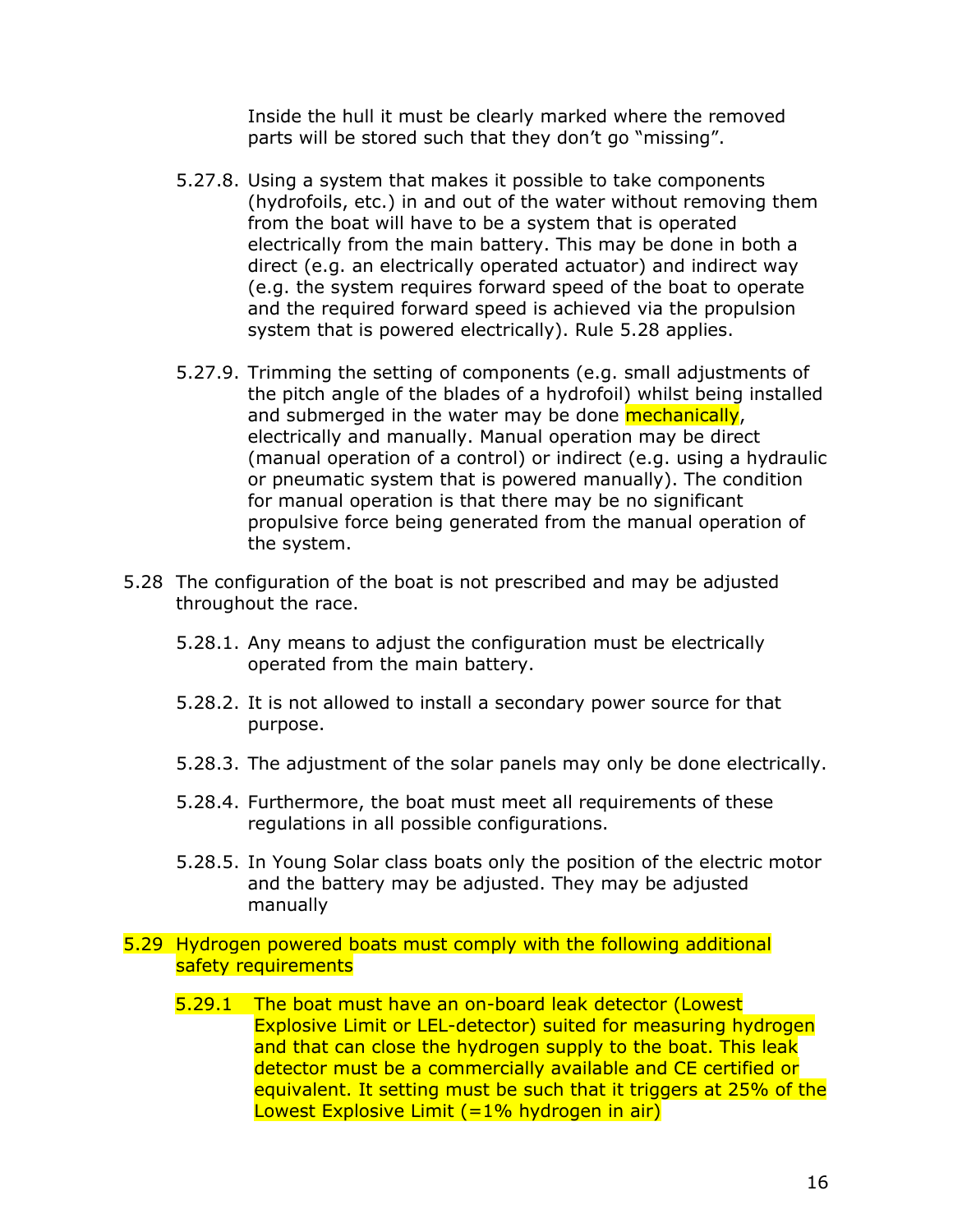- 5.29.2 The hydrogen system should entail a solenoid valve in the low pressure part of the system that is operated based on the input of the sensor mentioned under rule 5.29.1.
- 5.29.3 The hydrogen system must be constructed such that the system is supplied with a Thermal and Pressure Relief Device (TPRD) that assures the timely relief of hydrogen in case of overpressure or over-temperature. The setting of the TPRD must be such that it starts venting when the temperature reaches 110 degrees Centigrade. The TPRD must be mounted in the high pressure part of the hydrogen system.
- 5.29.4 The hydrogen system must feature a pressure reduction valve on or nearby the hydrogen tank.
- 5.29.5 The hydrogen system must be supplied with a pressure relief valve set at no more than 0.8 bar overpressure over the atmospheric pressure.
- 5.29.6 The hydrogen system must contain an approved hydrogen tank which must be placed and secured on the deck of the boat.
- 5.29.7 The hydrogen tank and fuel cell(s) may not be housed in the same compartment.
- 5.29.8 All elements of the hydrogen system that carry an over pressure of more than 1 bar may not be placed in a (partially) closed compartment.
- 5.29.9 The components of the hydrogen system must be placed in separate compartments which are adequately vented.
- 5.29.10 Any compartment that houses components that use or carry hydrogen must be constructed such that, regardless of the presence of forced ventilation, hydrogen that has leaked will be vented to the outside air automatically.
	- The volume of such compartments must be designed such that they are large enough that it is unlikely that a leak triggers the sensor mentioned under rule 5.29.1.
	- Pipes and hoses are exempted from this rule when they are not interrupted by a coupling or connection of any sort.
- 5.29.11 On top of every compartment housing elements that carry hydrogen a goose neck vent system must be installed. The gooseneck structure must be placed such that makes sure hydrogen leaked, is vented to the environment without significant amounts of water coming into the compartment. The goose neck structure must be fitted with a drain allowing incoming water to be drained.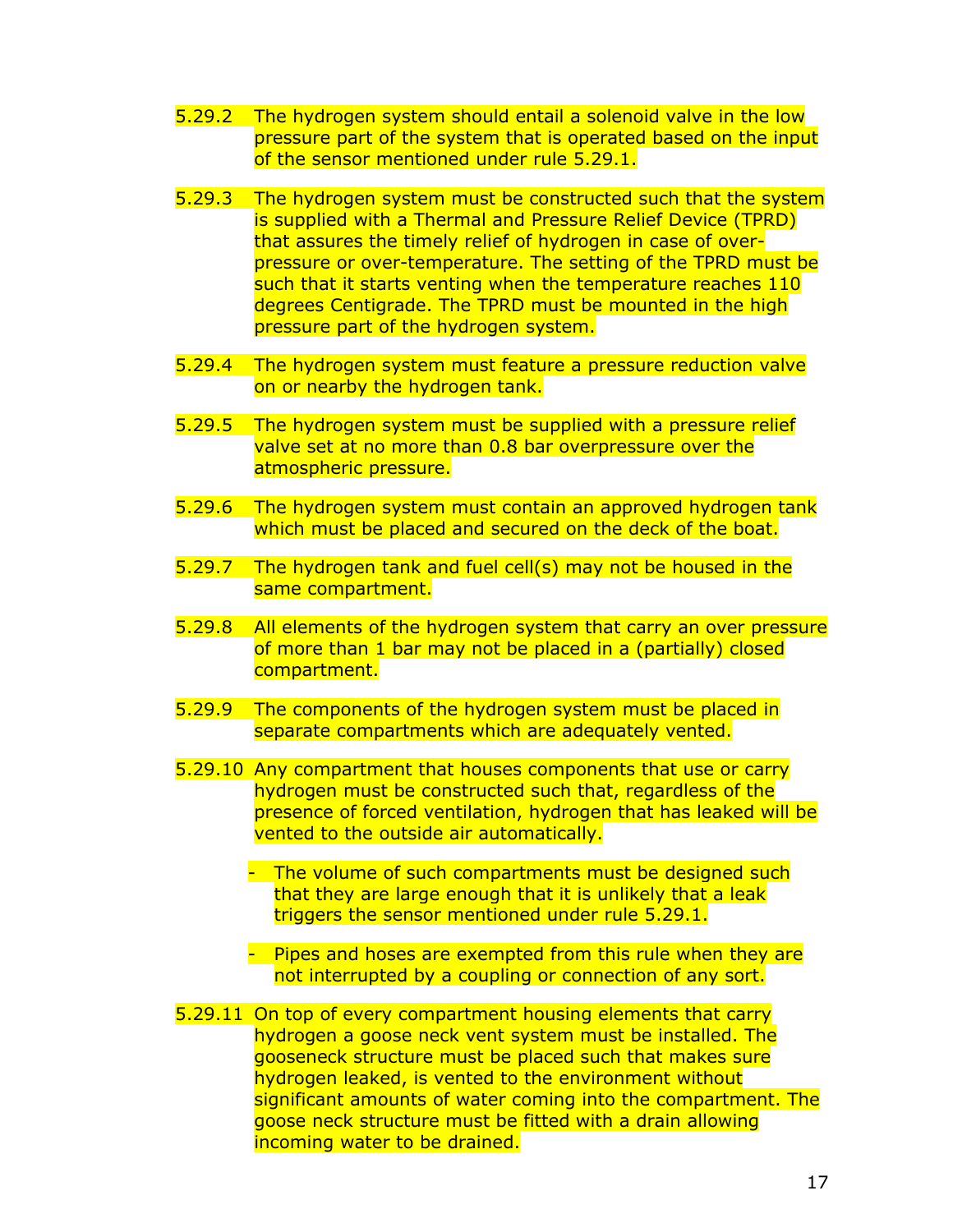- 5.29.12 The hydrogen tank must be securely mounted such that it can withstand accelerations/decelerations of no less than 20 m/s<sup>2</sup>.
- 5.29.13 All teams operating a hydrogen powered boat must supply the organisation with a Piping and Installation Diagram (PI&D) including an overview of all components used and their data sheets well in advance of the race. The PI&D should show at least the elements mentioned under rules 5.29.1 thru 5.29.6 of these Technical Regulations.
- 5.29.14 The battery of the hydrogen powered boat may not be placed in the same compartment as the hydrogen tank or the fuel cell(s).
- 5.29.15 The distance between edge of the cockpit and the hydrogen tank may not be less than 1.0 m. This also holds for distance between the hydrogen tank and the major electric components of the boat.
- 5.29.16 There may be no bilge pump placed in the same compartment the fuel cell(s) have been placed. Elsewhere in the boat an equivalent amount of buoyancy must be created to compensate for the potential filling up of the fuel cell compartment with water. The distribution of this additional buoyancy must be such that the boat remains balanced in case this fuel cell compartment fills up with water.
- 5.29.17 A test of the hydrogen system with the use of a calibration bottle is compulsory. This test must show that when hydrogen is detected the safety valve(s) in the hydrogen system shut down the supply of hydrogen.
- 5.29.18 The hydrogen system must be grounded to the water. All electrical components must be connected to the same grounding.
- 5.29.19 After the LEL-sensor prescribed in rule 5.29.1 of these Technical Regulations has been triggered, the electrical and hydrogen system of the boat must require an extra intentional action to be restarted.

### **6. Solar panel (not applicable for hydrogen powered boats)**

- 6.1 Sunlight is the only power source that shall be used for propulsion. Wind and human power are not allowed.
	- 6.1.1.The sunlight may be used directly (received on board during the race using the solar panel) or may be stored in batteries or in other approved energy storage devices.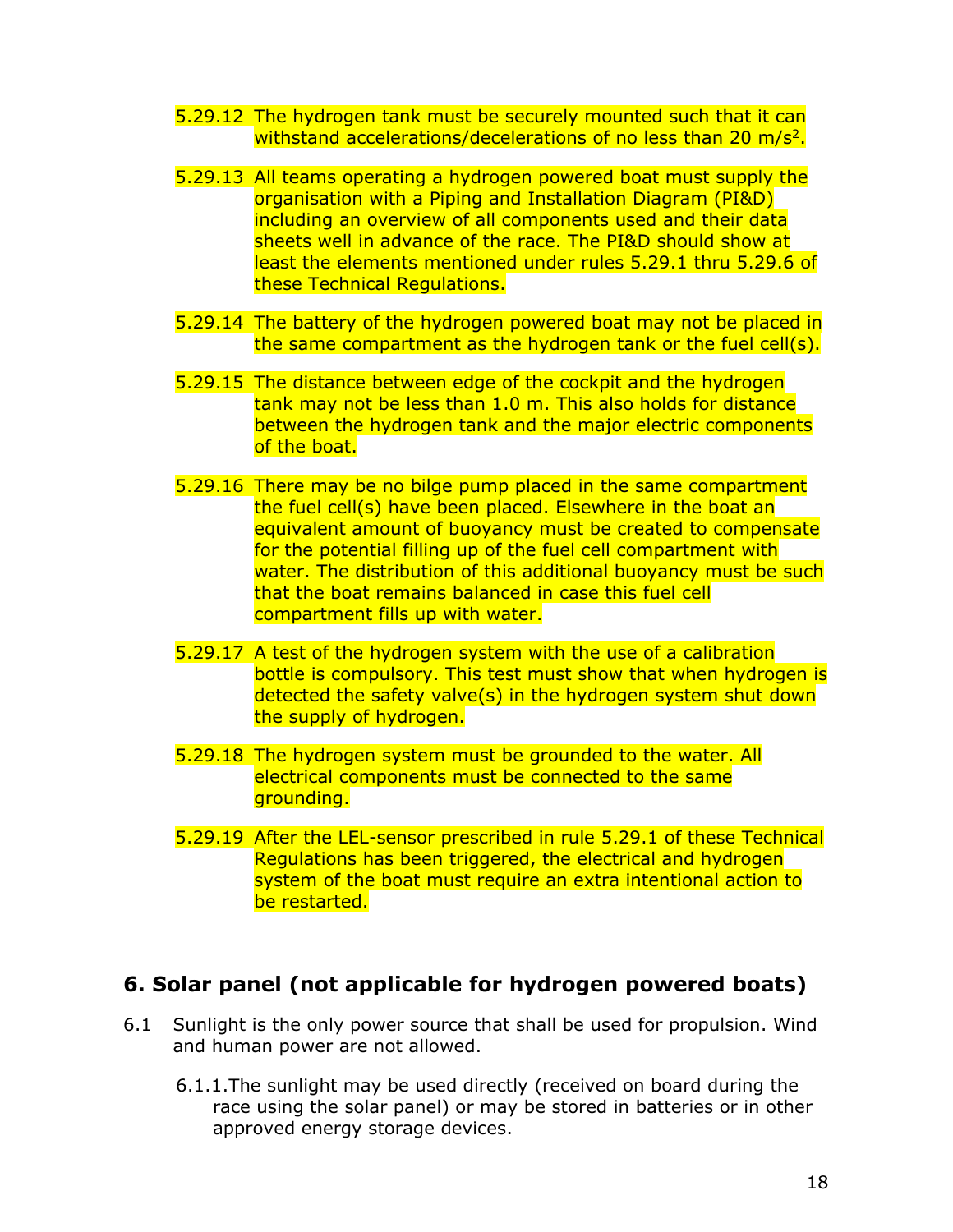- 6.1.2.Batteries may be charged only from the solar panel during the race.
- 6.1.3.Batteries may be brought to the race fully charged.
- 6.2 The solar panels of the Young Solar class boats are limited to two or three solar panels each having a 330 Wp output or less. The organization of a race will determine whether two or three panels may be used. The solar panels must be commercially available and have a metal rim and a glass cover plate.
- 6.3 The solar panel of all boats must comprise of photovoltaic solar cells.

| PV cell chemistry | Allowable total cell area $(m2)$ |
|-------------------|----------------------------------|
| Si                | 5.000                            |
| Thin film GaAs    | 4.440                            |
| Thin film CIGS    | 5.653                            |
| Multijunction     | 3.333                            |

6.4.1. V10 class solar boats may have a total combined exposed solar cell area as is given in the table below.

6.4.2. Open class and Apprentice class boats may have a total combined exposed solar cell area as is given in the table below.

| PV cell chemistry | Allowable total cell area $(m2)$ |
|-------------------|----------------------------------|
| Si                | 6.000                            |
| Thin film GaAs    | 5.328                            |
| Thin film CIGS    | 6.783                            |
| Multijunction     | 4.000                            |

6.4.3. V20-class and Master class boats may have a total combined exposed solar cell area as is given in the table below.

| PV cell chemistry   Allowable total cell area $(m^2)$ |
|-------------------------------------------------------|
| 9.200                                                 |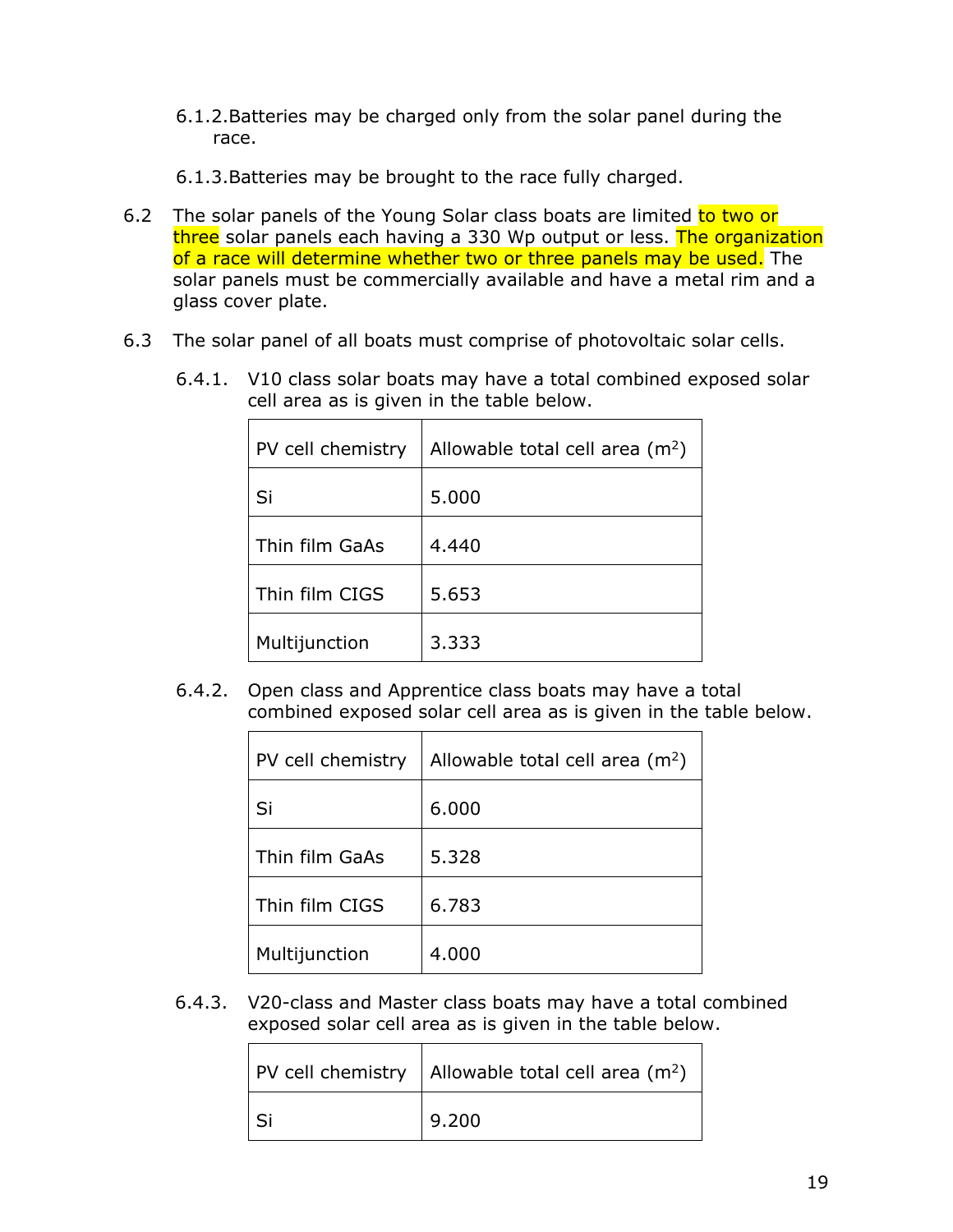| Thin film GaAs | 8.170  |
|----------------|--------|
| Thin film CIGS | 10.400 |
| Multijunction  | 6.133  |

- 6.4.4. The solar panel area will be determined by summing the total area of each solar cell from manufacturer's data sheets. For the purposes of these regulations, the area of an uncut Sunpower cell having a width and length of 125 mm and diameter of 160 mm is 153.33  $\text{cm}^2$ . The area of an uncut Sunpower cell having a width and length of 125 mm and a diameter of 166 mm is 155.06 cm2.
- 6.4.5. Areas of exposed bus bars, junctions and internal structures on top of the solar cell may not be deducted from the solar cell area.
- 6.4.6. The exposed solar cell area is defined as the area of the solar cell that is in direct or indirect contact with the solar light.
- 6.4 The use of concentrators such as reflectors and/or lenses is not allowed.
- 6.5 The solar panels must be placed horizontally on all boats.
	- 6.6.1. The maximum deviation from the horizontal position is 10 degrees.
	- 6.6.2. This also holds for the maximum deviation from the horizontal position of curved solar panels.
	- 6.6.3. The use of adjustable solar panels is allowed provided they are adjusted by using (electrical) energy derived from the solar panels or the main battery.
- 6.7 Each applied solar panel must be mechanically secured to the boat, either in a frame or otherwise, and suitably protected against the influence of water.
	- 6.7.1. The design of the fastening system must be such that it will be wind- and water resistant in all directions, including, turbulence, waves and gusts.
	- 6.7.2. All parts of the solar panel sticking out of the hull as well as the frames used to attach the solar panels must be provided with protection of sharp edges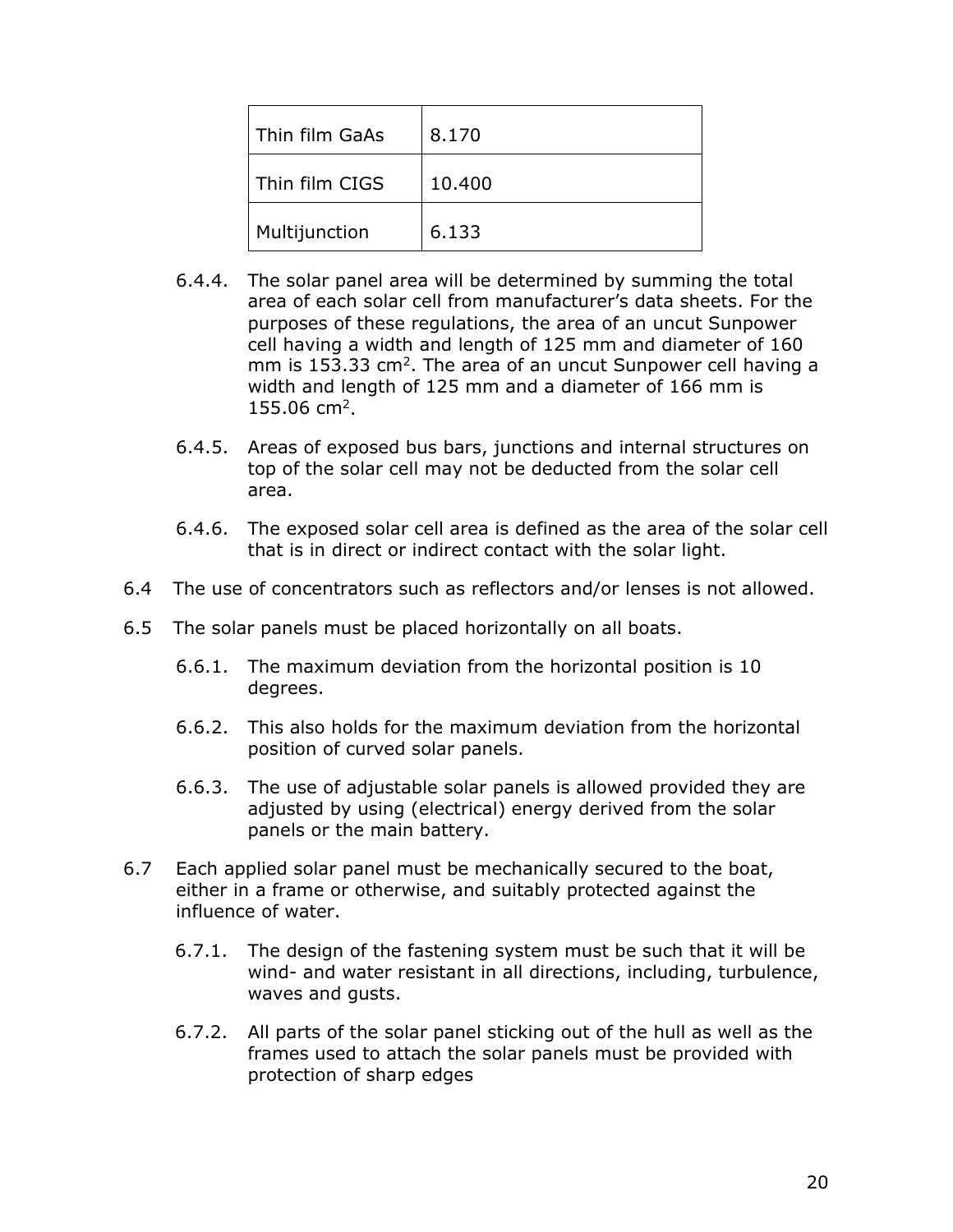# **7. Electronics**

- 7.1. Participants are only allowed to use batteries that can be recharged electrically.
	- 7.1.1. The use of other types of batteries, such as mechanically charged batteries is not allowed.
	- 7.1.2. Every team is responsible for its own batteries.
	- 7.1.3. All batteries cells used in the race must be commercially available.
	- 7.1.4. The batteries may under no circumstances be modified in any way whatsoever.
	- 7.1.5. The participants must disclose all data related to the batteries to the organization. The battery data provided must at least include a detailed description of the type of battery to be used and the so-called "materials safety data sheet" as supplied by the manufacturer thereby providing the organisation with adequate information in case of an emergency.
- 7.2. The batteries must be mounted in separate housings, such as to eliminate the risk of direct contact between the pilot and the batteries and environmental pollution is prohibited.
	- 7.2.1. The batteries and the fastening systems must be designed and manufactured such that they will remain fixed in their positions in the case of the boat capsizing and thereby prohibiting environmental pollution.
	- 7.2.2. The battery housing may be a separate housing or may be fully integrated in the hull.
	- 7.2.3. The battery housing must prohibit, in case of damage of the batteries, that electrolyte flows into the hull and/or into the environment.
	- 7.2.4. The battery housing must be manufactured out of materials resistant to the electrolyte of the batteries.
	- 7.2.5. The battery housing may not be made out of an electrically conductive material. Thus, the battery housing may not be made of carbon fibre-based composite and/or metals, not even when protected by an insulating layer on the inside of the housing. Nor may the battery be mounted to a metal or carbon fibre-based plate.
	- 7.2.6. The battery housing must be made out of a fire-resistant material.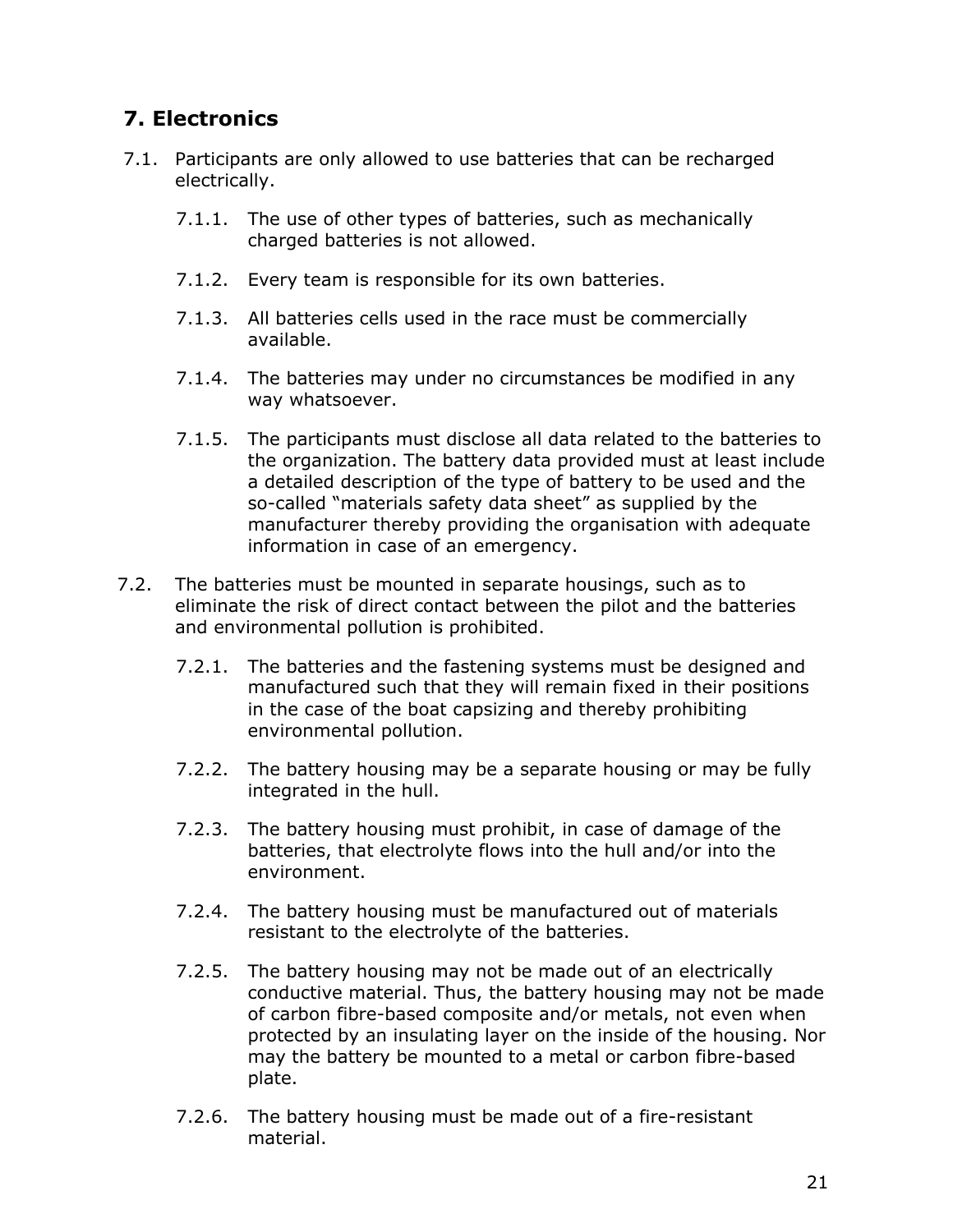- 7.2.7. The attachment of the battery housing must be designed to withstand a 10 g acceleration or deceleration in any direction.
- 7.2.8. The use of Velcro for mounting the battery and/or its housing is not permitted.
- 7.2.9. The minimum distance between the batteries and the pilot is one metre. Young Solar class boats are exempted from this rule.
- 7.2.10. All requirements with respect to mounting the batteries and their housing also apply to all other means of energy storage.
- 7.2.11. The housing must be fitted with a forced ventilation system with a minimum capacity of  $0.3 \text{ m}^3/\text{minute}$ .
	- Young Solar Class boats are exempted from this rule.
	- When a team can demonstrate that the batteries do not require air cooling they may also be exempted from this rule.
- 7.2.12. Alternatively, the battery housing may be closed and cooled in another way (e.g. liquid cooling). In that case the cooling must be adequate for all expected circumstances of weather and power consumption.
- 7.2.13. In case of a battery failure gasses may never reach the compartment of the pilot.
- 7.2.14. The ventilation system must be operational at all times from the time the battery is electrically connected to the boat  $($  = when the mains switch of the electrical system is on).
- 7.2.15. Both the inlet and the outlet of the ventilation system must be located in a position behind the pilot or in an alternative position that is suitably distant from the pilot; all subject to the sole discretion of the organization. The minimum distance required is one metre. This distance for V20 class boats may be less than 1 m but must be at least be positioned on the aft side of the class standard cockpit where the outlet must face in rearward direction.
- 7.2.16. The battery ventilation system must be designed such that upward spray and rainwater will not be able to make direct electrical contact with the battery.
- 7.2.17. The battery ventilation system must be powered by the main battery and/or the solar panels.
- 7.3. The boats may be fitted with a battery pack with a maximum capacity given in rule 5.3 of these regulations. All further references to the battery pack will refer to the 'main battery'.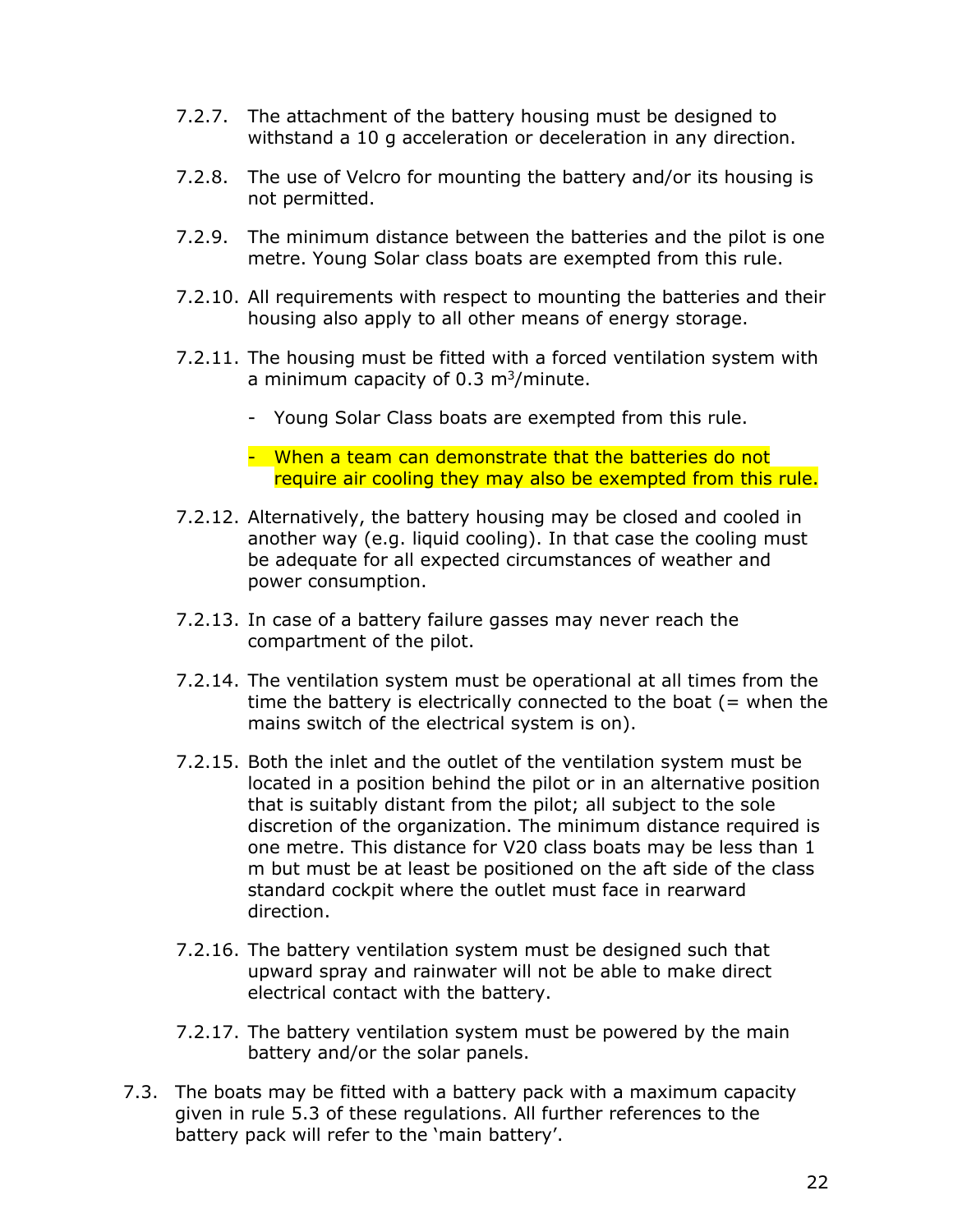- 7.3.1. To be able to judge this requirement, all batteries of V10 class, V20-class, Open class, Apprentice class and Master class boats will have to undergo a capacity test.
- 7.3.2. Young Solar class boats are exempted from the capacity test.
- **7.3.3.** All batteries tested and sealed in previous races are exempted from the capacity test under the condition that the seal is still intact.
- 7.4. For lithium-based batteries this capacity test will be a constant resistance, full discharge test or a constant current, full discharge test.

In a constant resistance test the resistance applied during the test is determined by the nominal voltage of the battery and given by the following expression:

 $R_{test} = V^2_{nom}/C_{nom}$  (±15%)

Where:  $R_{test}$  = resistor value used during the test in Ohm

 $V_{\text{nom}}$  = nominal voltage of the battery in V

 $C_{\text{nom}}$  = nominal capacity of the battery in Wh

In a constant current test, the current applied during the test is determined by the nominal voltage of the battery and given by the following expression:

$$
I_{\text{test}} = C_{\text{nom}} / V_{\text{nom}}
$$

Where:  $I_{\text{test}} = \text{test current in A}$ 

 $C_{\text{nom}}$  = nominal capacity of the battery in Wh

 $V_{\text{nom}}$  = nominal voltage of the battery in V

- 7.5. Teams using non-lithium based batteries must indicate this during the design procedure. An appropriate means of testing these batteries will be provided.
- 7.6. The starting point of the capacity test is a fully charged battery.
	- 7.6.1. Fully charged is defined as the point where the individual cells have reached their maximum voltage and the battery pack as a whole is balanced.
	- 7.6.2. The maximum cell voltages are:

| Lithium-ion:     | 4.2 V $\pm$ 0.05 V |
|------------------|--------------------|
| Lithium-Polymer: | 4.2 V $\pm$ 0.05 V |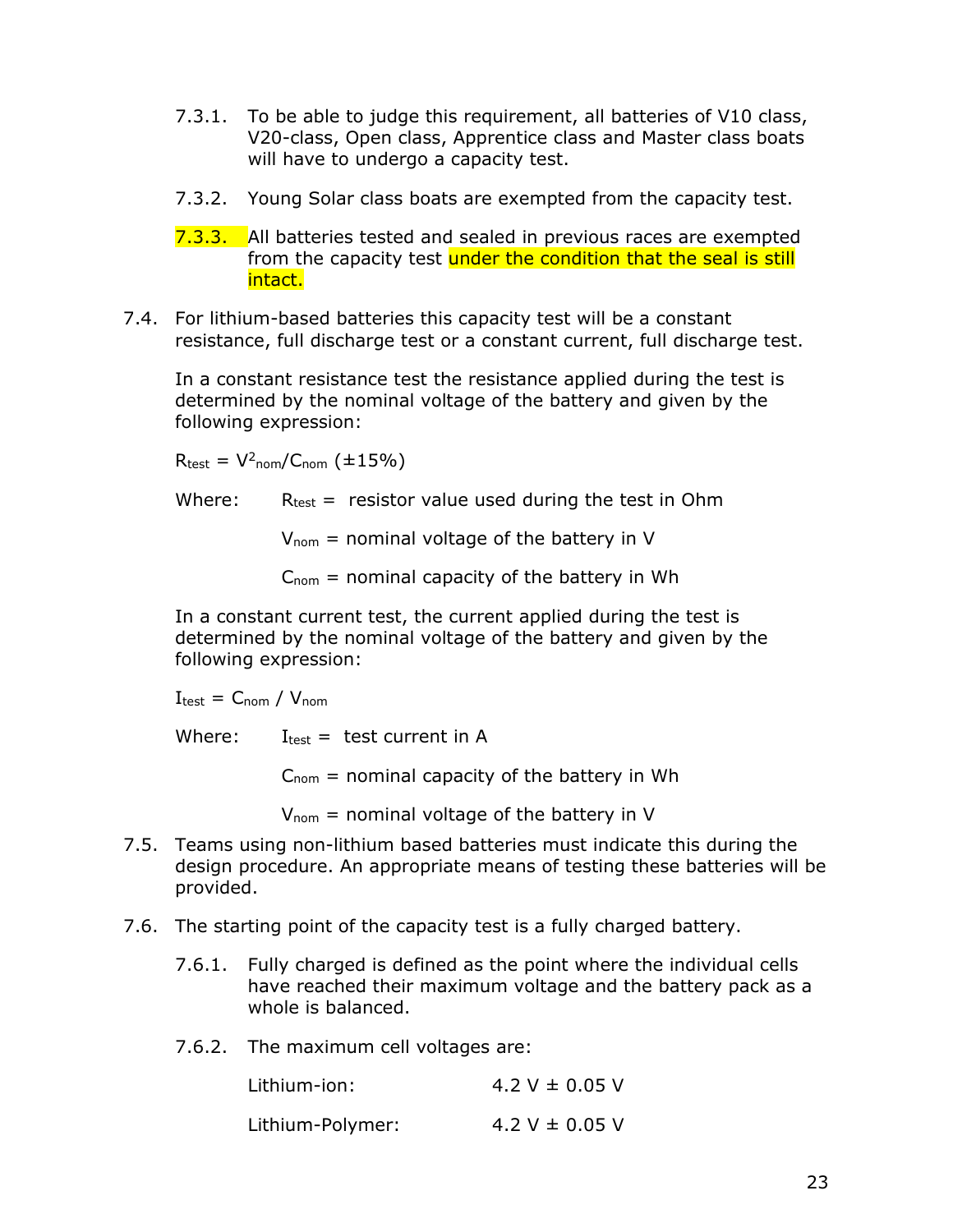Lithium-Iron-Phosphate:  $3.6 \text{ V} \pm 0.05 \text{ V}$ 

- 7.6.3. A lead-based battery is considered fully charged when the voltage is 14.4 V for a 12 V nominal battery voltage and current through the battery has declined to less than 2% of the nominal capacity of the battery in Amp-hours (e.g. 2 Amps for a 100 Ah battery).
- 7.7. The end of the capacity test is when the battery is fully discharged.
	- 7.7.1. Fully discharged is defined as the point where the discharge is stopped by the Battery Management System. This must be the point where all individual cells have reached a voltage below the value given:

| Lithium-ion:            | $2.7 V \pm 0.3 V$ |
|-------------------------|-------------------|
| Lithium-Polymer:        | $2.7 V \pm 0.3 V$ |
| Lithium-Iron-Phosphate: | $2.5 V \pm 0.3 V$ |

- 7.7.2. A lead-based battery with a nominal voltage of 12 V is considered fully discharged when the voltage is 10.5 V. In order not to damage the battery during discharge the discharge will continue until the voltage reaches 11.7 V. At that time a depth of discharge of 70% is considered to have been reached. The full capacity will be calculated on the basis of that.
- 7.8. Only one battery pack per team can be offered for testing.
	- 7.8.1. The battery pack offered must be balanced and have been fully cycled for at least 5 times.
	- 7.8.2. The organisation does not take responsibility for incorrect functioning Battery Management Systems, unbalanced battery cells, and other kinds of failures of the battery pack that may appear during testing. These will also form no grounds for seeking redress.
- 7.9. A dedicated, properly functioning Battery Management System is mandatory for all batteries other than lead-acid and lead-gel batteries.
	- 7.9.1. A solar controller is not allowed as a Battery Management System
	- 7.9.2. The system must monitor both the battery's voltage and temperature, and must also be capable of shutting the system down when necessary.
	- 7.9.3. For Lithium-based batteries the monitoring of both charge and discharge currents is required. A means of controlling too high currents must be installed.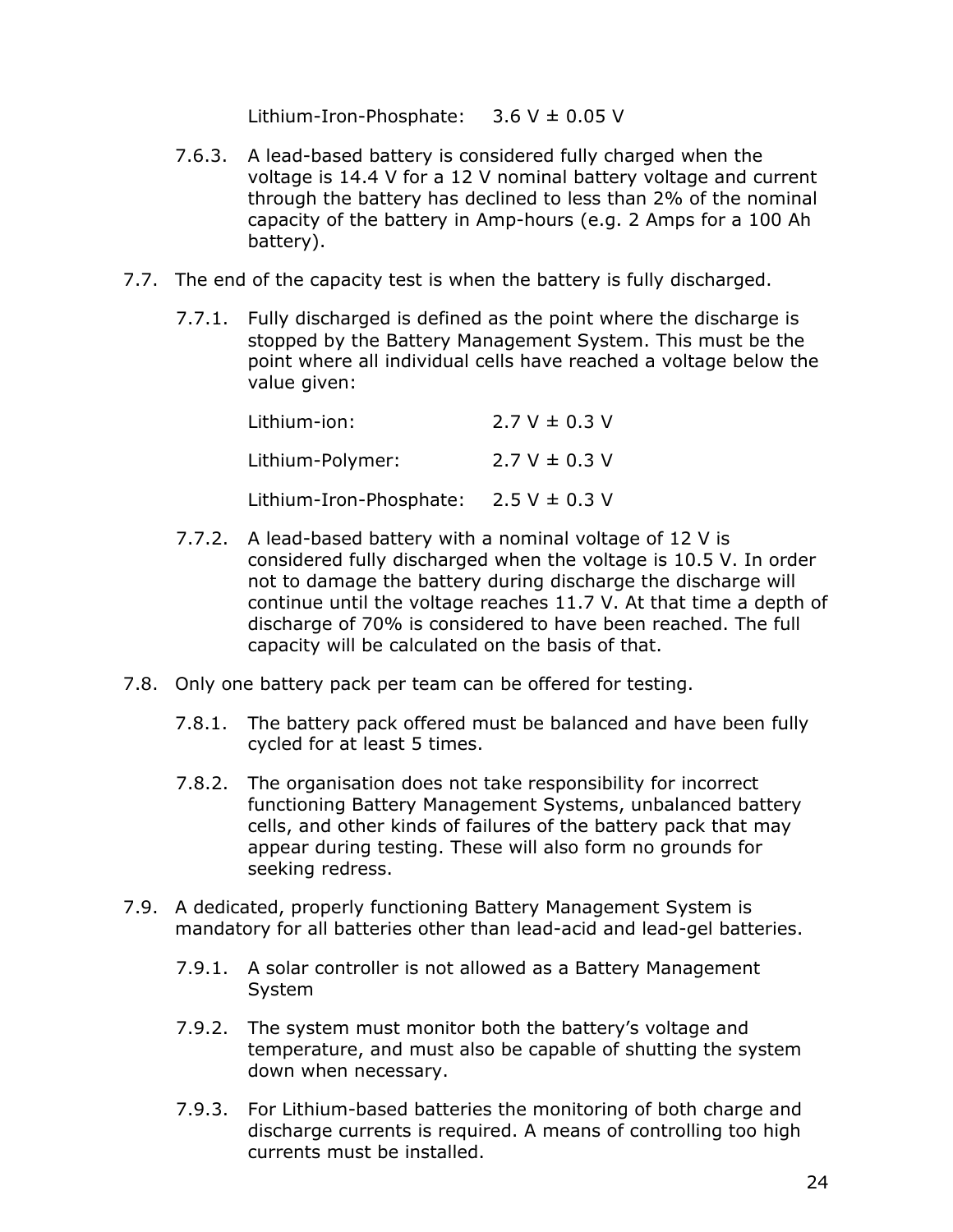- 7.9.4. The Battery Management System must be designed to monitor all individual battery cells. A means to monitor the individual battery cell voltages must be provided and demonstrated during the battery test.
- 7.10. The maximum allowed system voltage for all classes, with the exemption of Young Solar class boats, is 60 VDC. The maximum allowed system voltage for Young Solar class boats is 30 VDC. However, a set-up of the solar panels where the open circuit voltage is higher is acceptable under the following conditions:
	- 7.10.1. When the electrical system is switched on (e.g. a maximum power point tracker or solar controller(s) being active) or off, the maximum voltage in the complete electrical system is 60 VDC or below for all classes except Young Solar class boats, and 30 VDC for Young Solar class boats.
	- 7.10.2. In that part of the system and under that specific condition the maximum voltage must be 100 VDC or less or 50 VDC or less for Young Solar class boats.
	- 7.10.3. The cabling and connectors used as well as the housing of the MPPTs will have to be of insulation class IP65 or higher. Possible cables can be of the type Ölflex solar XLS with Epic solar 4 connectors.
- 7.11. The maximum allowed system voltage of the (composed) main battery is limited to what has been given in rule 7.10 of these Technical Regulations.
	- 7.11.1. In order to be able to comply with this rule in combination with rule 7.8 also during charging, the amount of batteries placed in series will be limited. The following limitations must be taken into account:

| Type of battery                     | Nominal<br>voltage<br>used | Maximum<br>charge<br>voltage | Maximum<br>allowed<br>number of<br>batteries in<br>series |
|-------------------------------------|----------------------------|------------------------------|-----------------------------------------------------------|
| Lead-acid and<br>lead-gel batteries | 12 V                       | 14.4 V                       |                                                           |
| Nickel-Cadmium                      | 1.2V                       | 1.5V                         | 40                                                        |
| Nickel-metal<br>hydride             | 1.2V                       | 1.6V                         | 37                                                        |
| Standard Lithium-<br>Ion            | 3.7V                       | 4.2 V                        | 14                                                        |
| Lithium-Polymer                     | 3.7V                       | 4.2 V                        | 14                                                        |
| Lithium-Iron-<br>Phosphate          | 3.4V                       | 3.6V                         | 16                                                        |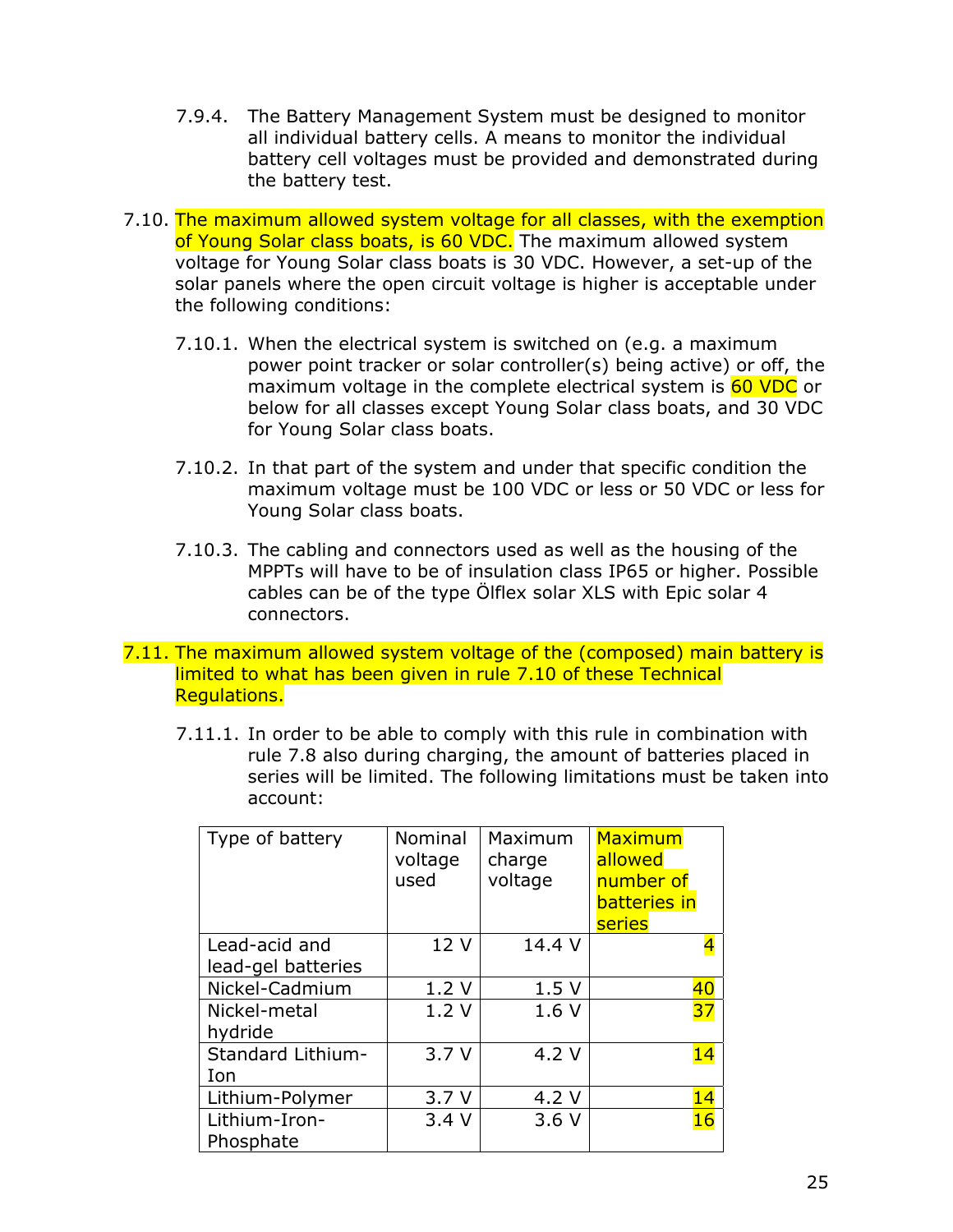- 7.11.2. Young Solar class boats must install the battery/batteries standard to their class. Installation instructions for series or parallel connection have to be followed.
- 7.11.3. For the use of other types of batteries not mentioned in the overview the participant is required to contact the organisation to have determined the maximum allowed number of batteries in series.
- 7.12. It is not allowed for a team to install additional batteries at any given time, in any location in the boat and for any purpose with the following exemptions:
	- 7.12.1. Hand held navigation and communication equipment powered by batteries is allowed as long as they are not electrically connected to the electrical system of the boat.
	- 7.12.2. (Laptop) computers powered by batteries is allowed as long as they are not electrically connected to the electrical system of the boat.
	- 7.12.3. Telemetry equipment not connected to other system(s) of the boat or only connected to other system(s) of the boat via cables carrying data.
- 7.13. All energy conducting parts must be fully insulated such as to prevent the occurrence of hazardous situations in the case of contact and exposure to water (for instructions on how to do this, please refer to the NEN/DIN standards for example). Special care has to be taken in case of boats made out of conducting materials (e.g. aluminium, carbon fibre, etc.).
- 7.14. The design of the electrical wiring and circuitry must be based on standard colour coding (NEN/DIN standards).
	- 7.14.1. A plus-cable must be coloured or marked red.
	- 7.14.2. A minus-cable must be coloured of marked black or blue.
	- 7.14.3. All cables must be provided with a suitable strain relief.
- 7.15. All electrical cables must be properly sized to expected system currents. As a guideline the following table may be used. The table is based on continuous currents in a hot environment. It is the sole discretion of the organization to approve the cables used. For this they may deviate from the values given in the table.

| Crosssectional | Allowed     |
|----------------|-------------|
| area $(mm2)$   | current (A) |
|                |             |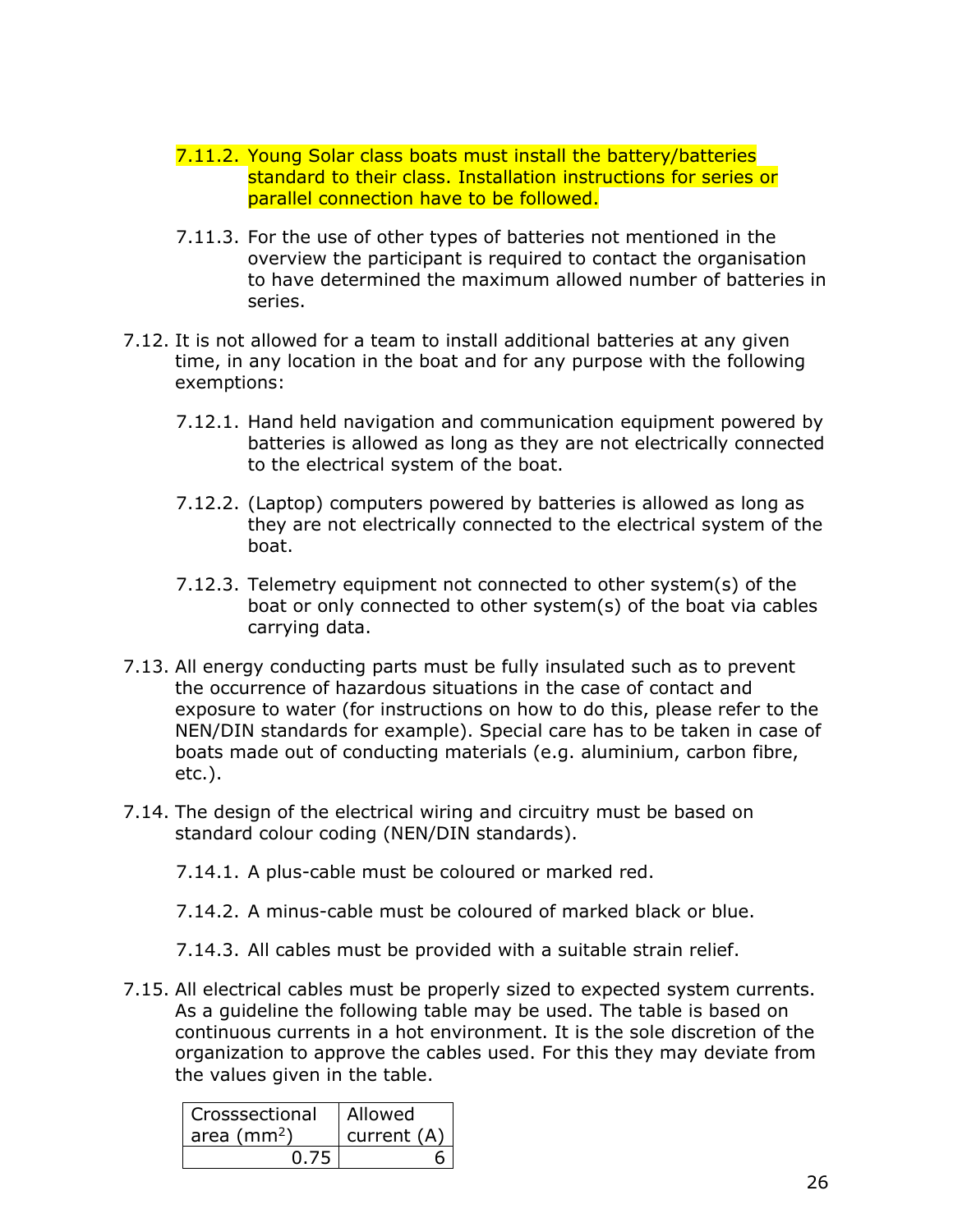| 1   | 8   |
|-----|-----|
| 1.5 | 12  |
| 2.5 | 17  |
| 4   | 22  |
| 6   | 29  |
| 10  | 40  |
| 16  | 54  |
| 25  | 71  |
| 35  | 87  |
| 50  | 105 |
| 70  | 135 |
| 95  | 165 |
| 120 | 190 |
| 150 | 220 |

- 7.16. All boats must be fitted with an emergency mains switch that can simultaneously interrupt the power supply to the engine and the power between the solar panels and the Maximum Powerpoint Trackers / Solar Controllers or alternatively between the Maximum Powerpoint Trackers / Solar Controllers and the battery and engine. Thereby it isolates the power sources from the rest of the electrical system. Additionally, for hydrogen powered boats this emergency mains switch should shut down the hydrogen supply to the fuel cell. This switch is not the same switch as the dead man's switch or the mains switch.
	- 7.16.1. The switch must be capable of breaking the electrical power supply under full load.
	- 7.16.2. The switch must be accessible for emergency personnel from the outside of the cabin. It's position must be marked clearly on the outside of the boat such that the switch can be easily located.
	- 7.16.3. The switch must be clearly marked as an emergency switch.
	- 7.16.4. The switch must be operated via a red coloured 'mushroom' type push button
	- 7.16.5. The lettering must be of a minimum height of 20 mm.
	- 7.16.6. It is allowed to use one or more relays in the switching system.
	- 7.16.7. In the case of the use of a relay or contactor, this relay/contactor must be rated for the application.
	- 7.16.8. A system that short circuits the solar panels will be allowed for interrupting the current to the MPPTs /solar controller.
- 7.17. All electrical systems must be provided with a fuse in serial connection with the main battery ('main fuse').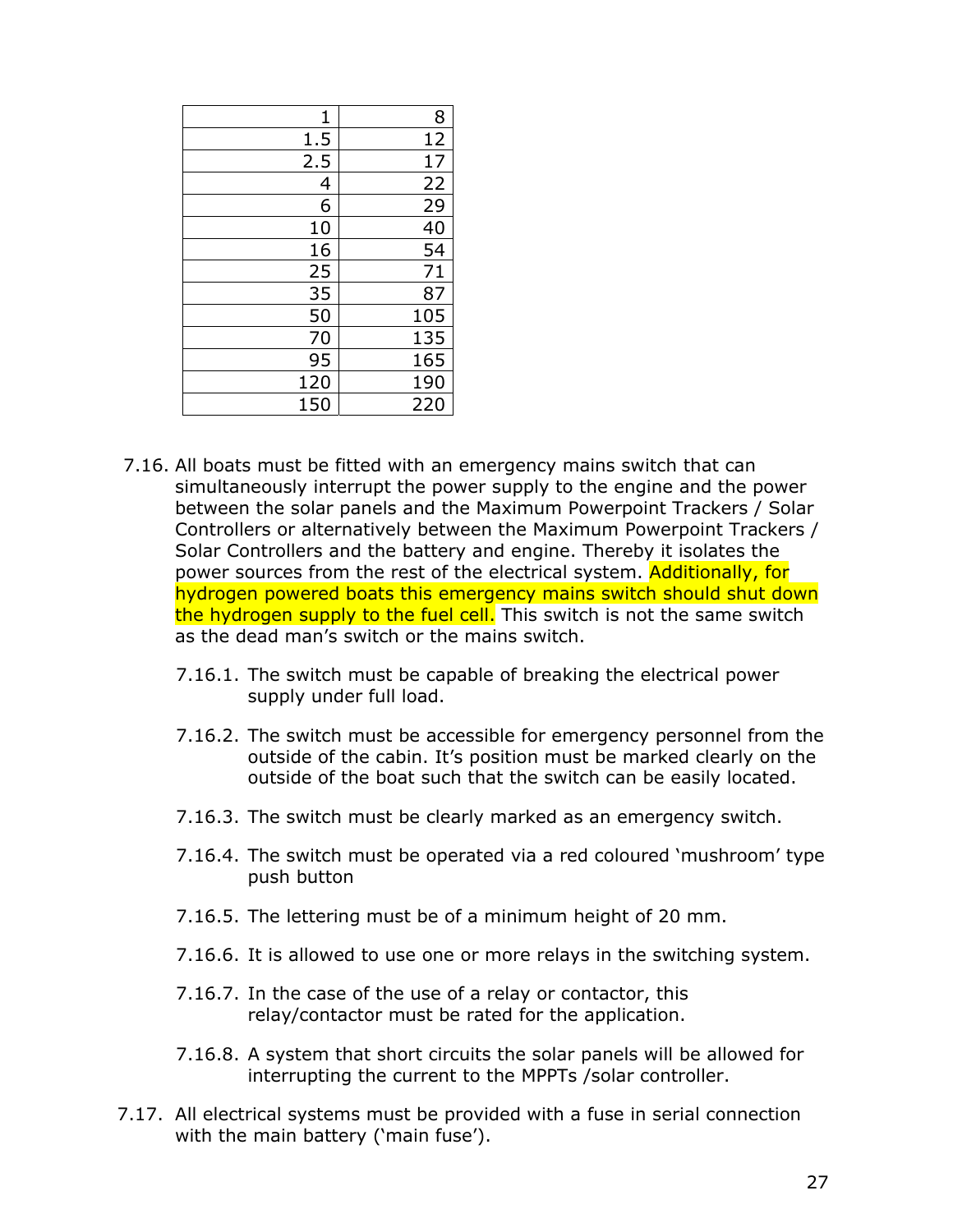- 7.17.1. The main fuse may under no circumstances carry more than 200% of the expected power.
- 7.17.2. The main fuse must be mounted as close as possible to the main battery.
- 7.17.3. The rating of the main fuse may not be higher than the allowed current in the thinnest wire in the relevant part of the electrical system.
- 7.17.4. In addition to the main fuse, as a minimum, the following systems must be fused:

Solar panel Motor controller **Battery** Battery Management System

- 7.18. Participants are bound to use eye-protecting eye gear at all times when assembling, mounting and / or relocating the batteries and/ or when performing any other types of activities related to the batteries.
- 7.19. It must be possible to easily seal the energy storage system(s) (battery or any other type of energy storage). Young Solar class boats are exempted from this rule.
	- 7.19.1. The participating teams must make sure that the necessary means are made available such that the organisation can apply the seal in a simple and fast way.
	- 7.19.2. The organization will apply the **seal after the battery** has been technically approved.
	- 7.19.3. It must be possible to easily seal the battery housing. This must be designed in such a way that it is not possible to (re)charge the battery with any other source than solar energy and that it is not possible to replace the battery without breaking the seal.
	- 7.19.4. If a participant needs to break the seal, he or she is bound to notify the organization as soon as possible.
	- 7.19.5. The boat is prohibited from racing from the moment the seal has been broken.
	- 7.19.6. The boat may only return to the race once it has been subjected to a technical re-inspection and a new seal has been installed.
- 7.20 During the technical inspections and/or at any moment on request, the teams are obliged to show the electrical circuitry schemes.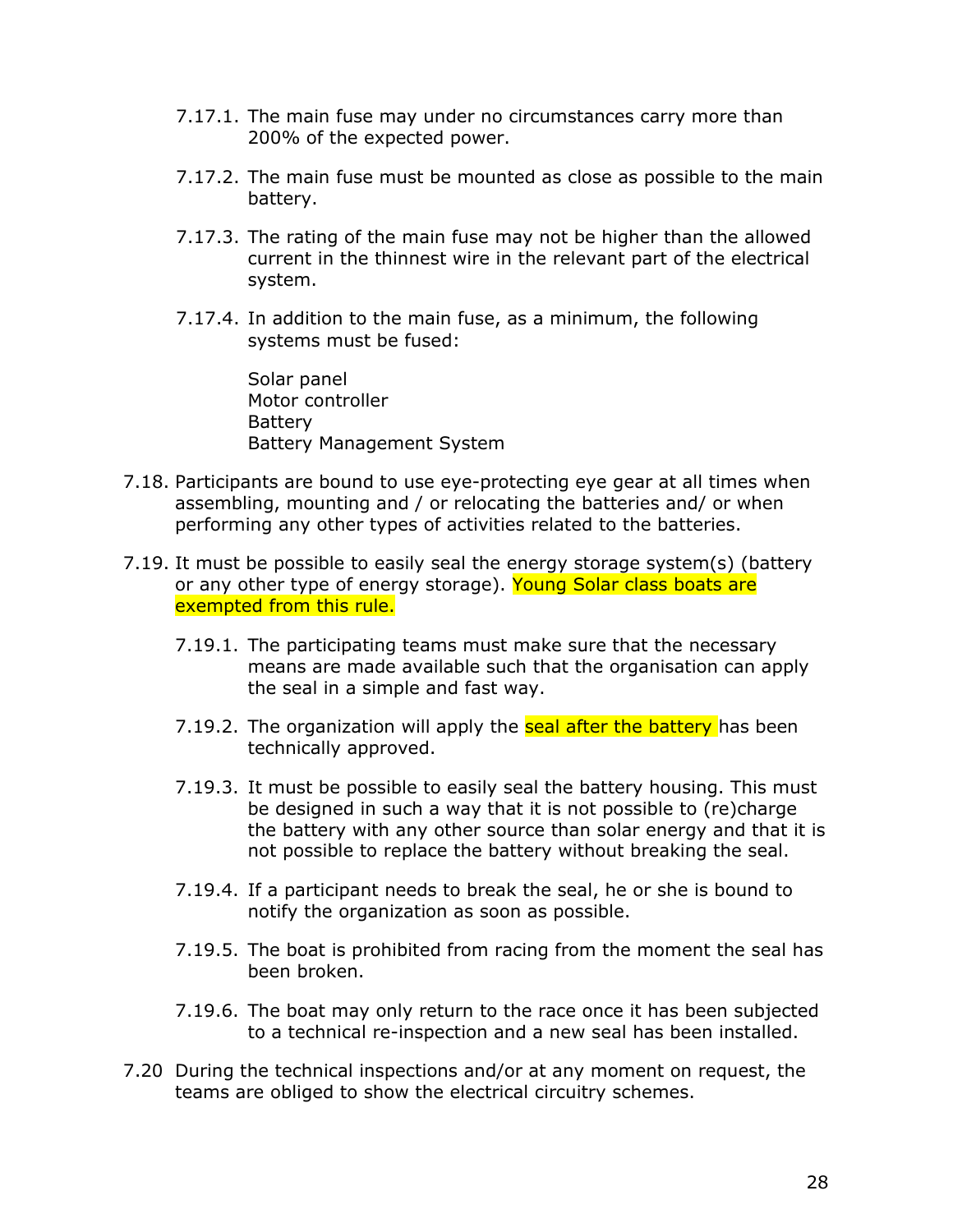## **8. Appearance of the boats**

- 8.1 All participating boats must show the registration number provided by the organisation.
	- 8.1.1. The registration number must be positioned on the registration panel mounted to the boat
	- 8.1.2. The registration panel must be no less than 300 mm in height by 300 mm in length.
	- 8.1.3. The participating team is responsible for the acquiring and mounting the registration panel that must be rigid and permanently fixed to the boat. It must be constructed such that a radar reflector for speed measurements can be mounted to it.
	- 8.1.4. The registration panel must be positioned above deck no further than 2 meters from the bow.
	- 8.1.5. The bottom of the registration panel may not be placed lower than the top of the solar panels.
	- 8.1.6. The registration number must be visible at all times and from all angles.
	- 8.1.7. The placement of the registration panel may not hinder the accessibility of the towing eye in the prow.
- 8.2 Participants are allowed to finish the boat design with aesthetic embellishments of their own choice taking into account the rules given in the Notice of Race.
	- 8.2.1. Participants are also allowed to display their sponsors.
	- 8.2.2. These displays may not be in conflict with sound moral standards whatsoever. **Furthermore, they must be in compliance with the** local legislation.
	- 8.2.3. All subject to the sole discretion of the organization.
	- 8.2.4. Young Solar class boats must comply with the instructions of the painting scheme provided by the organization where the required striping is displayed. This striping has to be matched exactly. The colour scheme used is free of choice. Make sure there are enough contrasting colours to make the striping stand out.
	- 8.2.5. The Young Solar class boats must comply with the instructions of the sticker plan provided by the organization. The stickers provided have to be put on the boat. In this sticker plan room is provided specifically for 'team sponsors' and 'event sponsors'.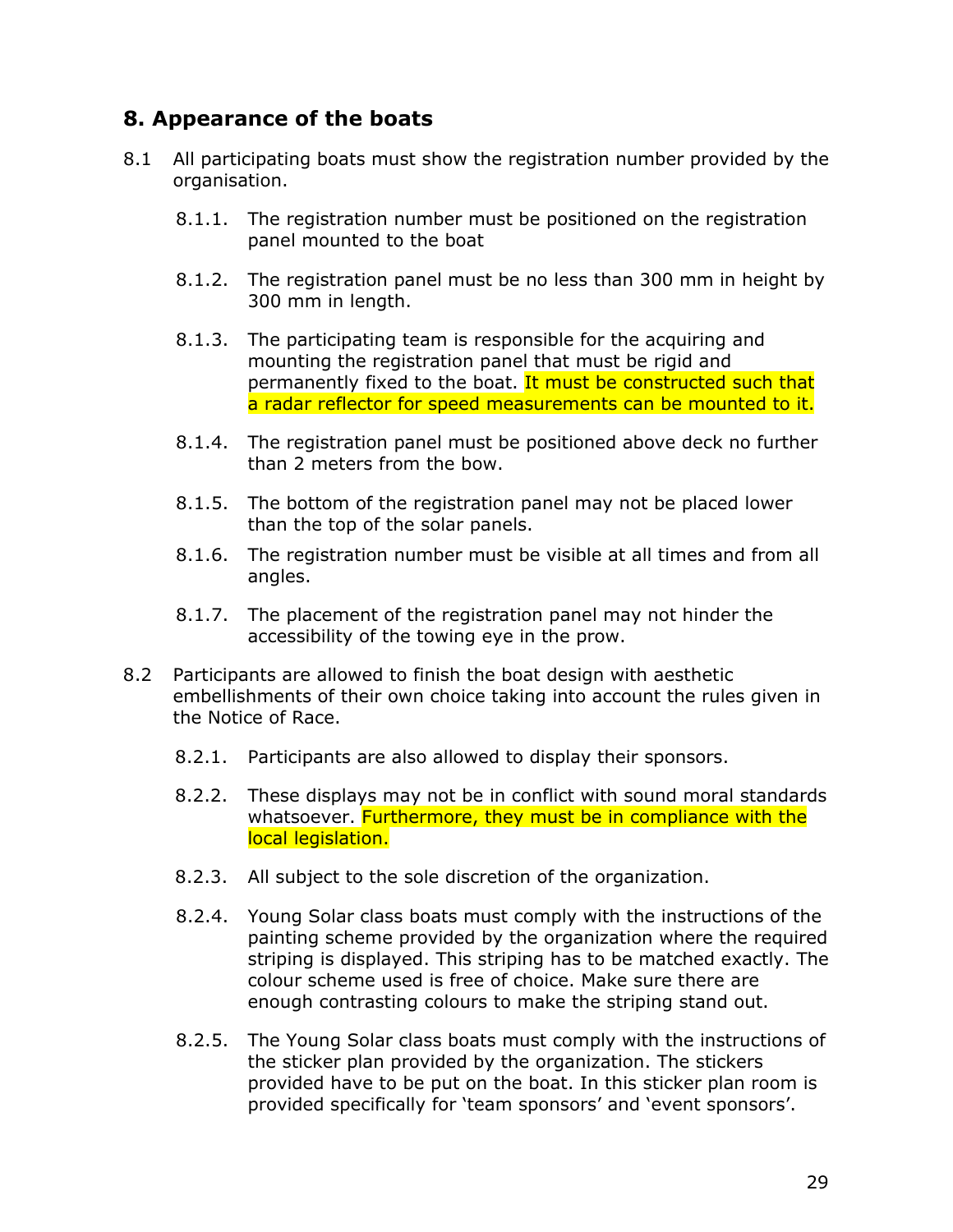8.3 A transponder for tracking and tracing during the race may be provided by the organisation and must be positioned on the boat as instructed by the organizations.

# **9. Inspections**

- 9.1 The organization is entitled to conduct inspections of the boats at any time of its own choosing. The participants are bound to cooperate with such inspections.
- 9.2 The organization will inspect all boats for full compliance with the requirements prior to the start of the race.
	- 9.2.1. All participants will be notified in advance of the time and location of the inspections,
	- 9.2.2. The organization will invite the participants for an inspection,
	- 9.2.3. During the inspection the participants are required to present their boat in a race-ready condition,
	- 9.2.4. Boats that fail to comply with the applicable requirements will not be allowed to enter the race until the time they do come into full compliance and this has been confirmed by means of a reinspection,
	- 9.2.5. All modifications or repairs to the boat, made after the inspection, will be subject to re-inspection. In order to judge whether a modification or repair is allowed, refer to rule 5.23.
- 9.3 Participants are at all times responsible for the technical condition and safety of the boat during the course of the race. Approval during the inspections will under no circumstances exempt participants of their due responsibilities.
- 9.4 The inspection set-up will be announced to all participants in advance by means of an inspection form that will be used during the inspection. Participants are asked to prepare themselves for the inspection by means of the inspection form, such that this will facilitate a smooth inspection.
- 9.5 During a race the boats are not allowed to leave the paddock without permission.
	- Leaving the paddock without prior permission of the organization will lead to disqualification,
	- No permission will have to be asked when a boat is to be driven to the racing test, the prologue, the sprint or the starting point of an element of a race.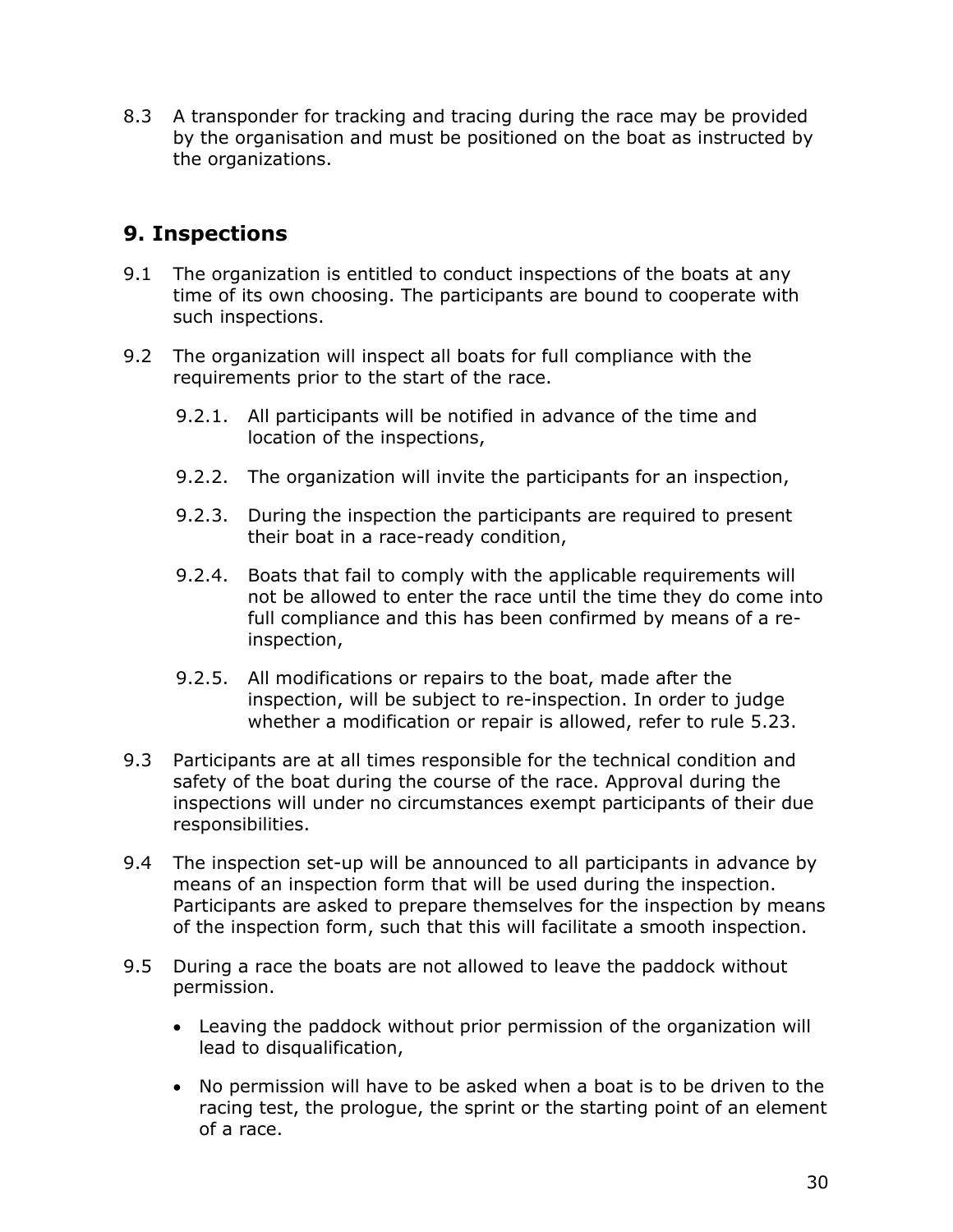# **10. Racing test**

10.1 The participants are required to demonstrate the racing performance of their boats. During this demonstration the participants have to race a prescribed circuit. The boat and the pilot will be judged on the following aspects:

Controllability of the boat, Racing skills of the pilot, Stability, Freeboard in racing condition, Spray characteristics.

- 10.2 In case parts have been classified as removable parts under rule 5.27 the racing test must be passed with and without the removable parts installed.
- 10.3 Based on the results of the racing tests, the organization may decide to exclude a participant from one or more elements of the race even if the boat has been found technically in order. This may be a conditional exclusion based on for instance the expected weather conditions.

### **11. Pilot requirements and communication**

- 11.1 The minimum age of a pilot at the time of the race is 18 years. Pilots of Young Solar class boats must be at least 16 years of age at the time of the race.
- 11.2 All pilots on board the boat must wear an approved life jacket.
	- 11.2.1. The capacity of the life jacket must be 150 Newton classed or equivalent.
	- 11.2.2. The life jacket may be automatically inflatable when coming into contact with water.
	- 11.2.3. The life jacket must be designed such that it keeps the head of the one wearing it above water (e.g. is supplied with a collar).
- 11.3 All pilots expected to have a minimum mass during the course of the race.
	- 11.3.1. To determine the mass all pilots will be weighed.
	- 11.3.2. During weighing pilots may not wear more clothing than what is reasonable for the race conditions expected, a helmet and an approved life jacket.
	- 11.3.3. The minimum mass for pilots of all classes, except Young Solar class pilots, is 70 kg,